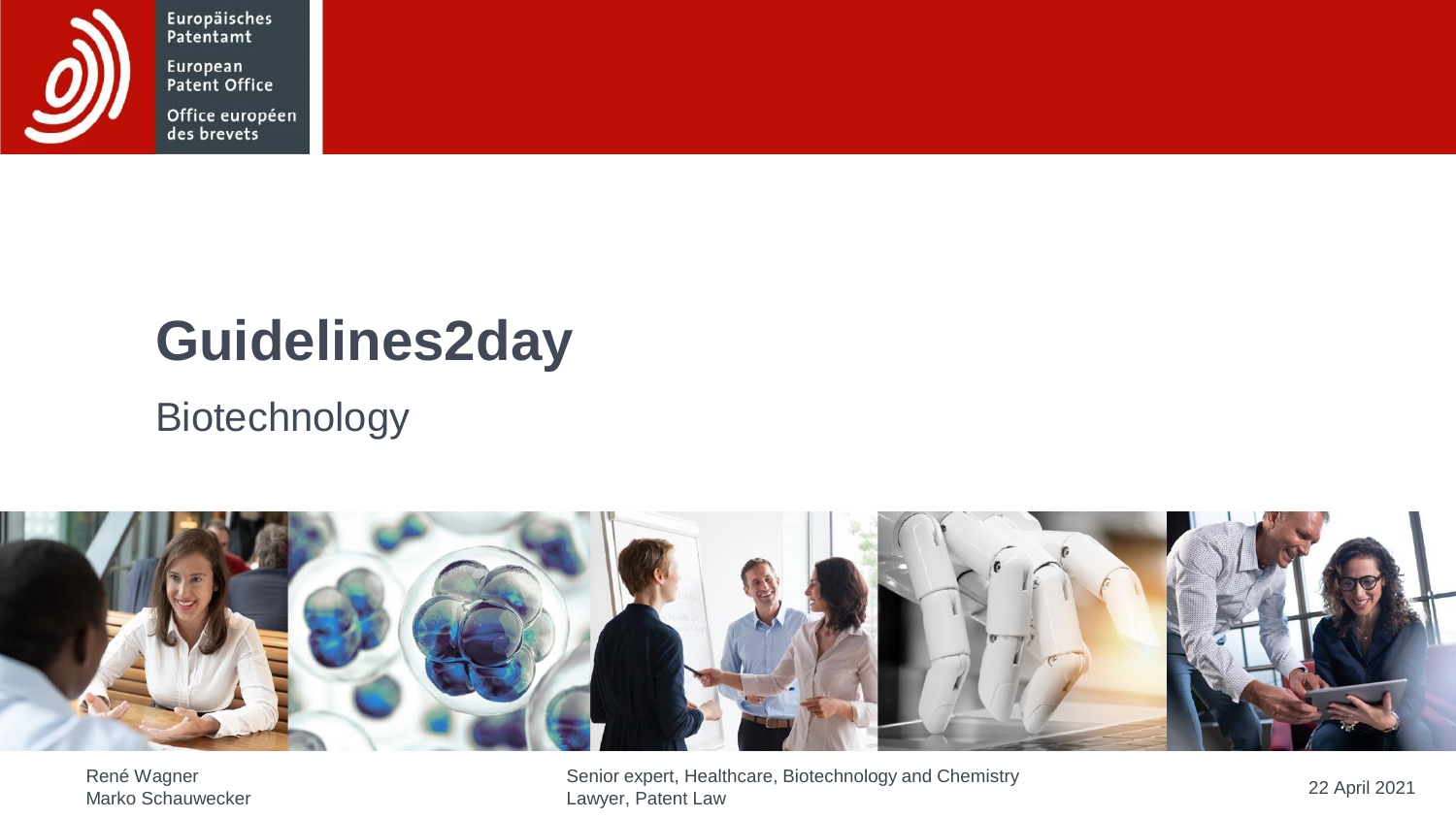### **Presenter**



#### **Marko Schauwecker**

- **EXECT:** Lawyer in the EPO's patent law department since 2009
- **Example 2** Legal expert for questions related to patentability of biotechnology inventions

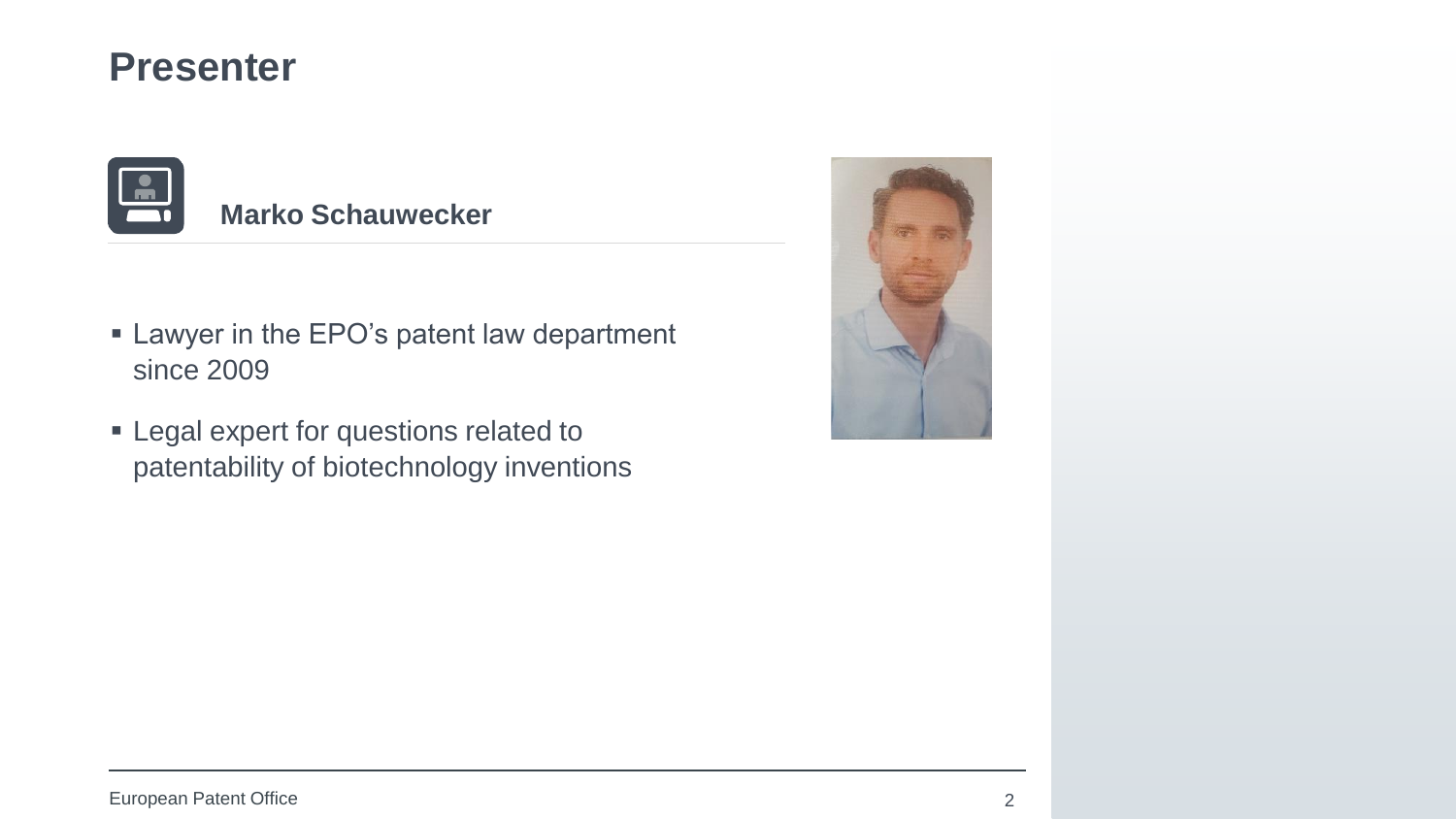### **Overview**

| $\overline{01}$ . | Plant- and animal-related inventions             | ( )4 |
|-------------------|--------------------------------------------------|------|
| 02.               | Inventions concerning human-embryonic stem cells | (17) |
|                   | 03. Antibodies                                   | 18   |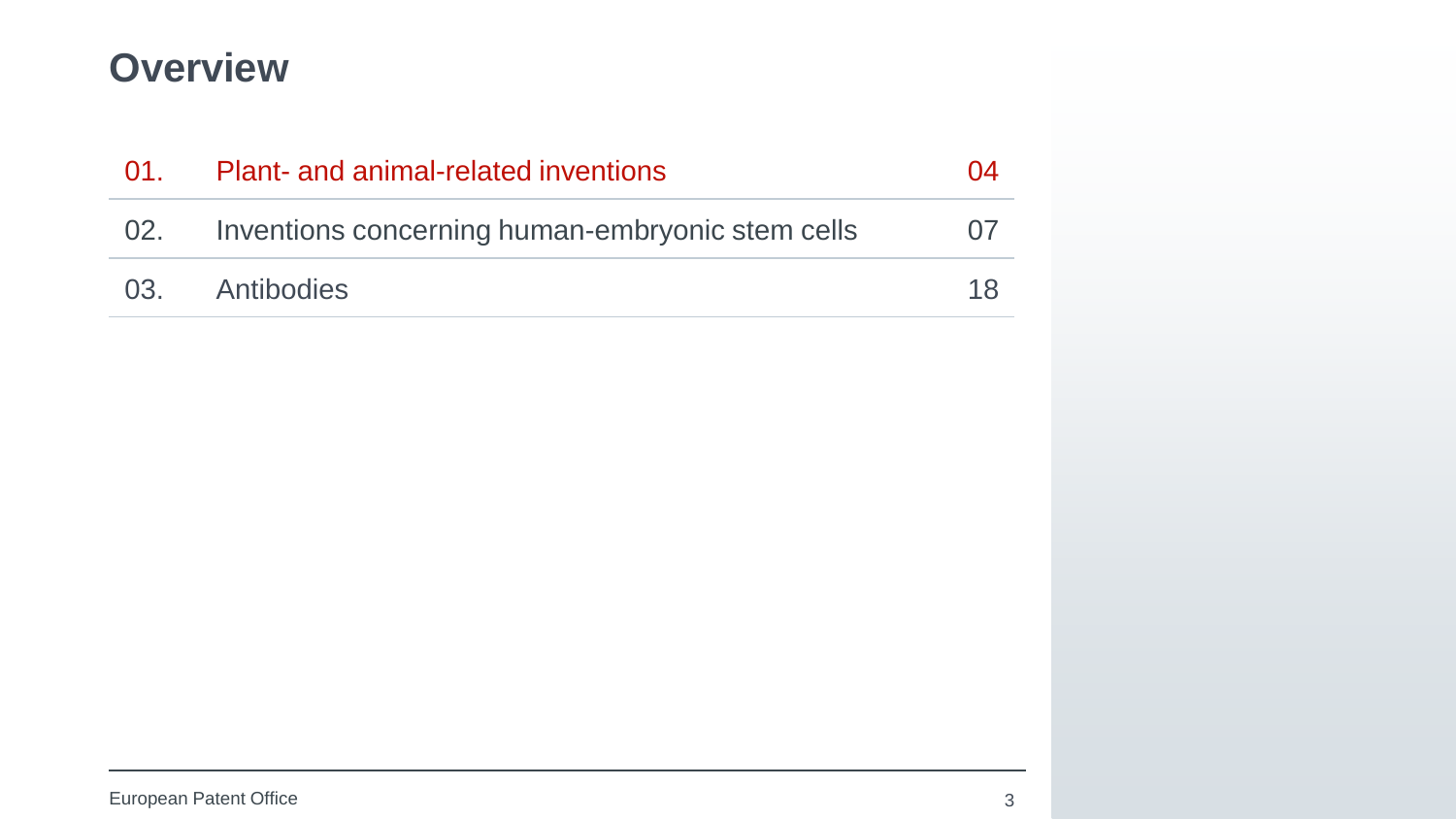### **Background – Opinion G 3/19**

#### **Rule 28(2) EPC**

**1.7.2017:**

**No European patents for plants and animals exclusively obtained by means of an essentially biological process**

#### **T 1063/18**

**December 2018:**

**Rule 28(2) EPC is in conflict with Article 53(b) EPC as interpreted by the Enlarged Board of Appeal (Art. 164(2) EPC)**

**Referral G 3/19**

**April 2019:**

**EPO President refers questions to the Enlarged Board in order to clarify the applicable legal framework**

**Opinion G 3/19 (May 2020): Patentability exception confirmed as from 1.7.2017**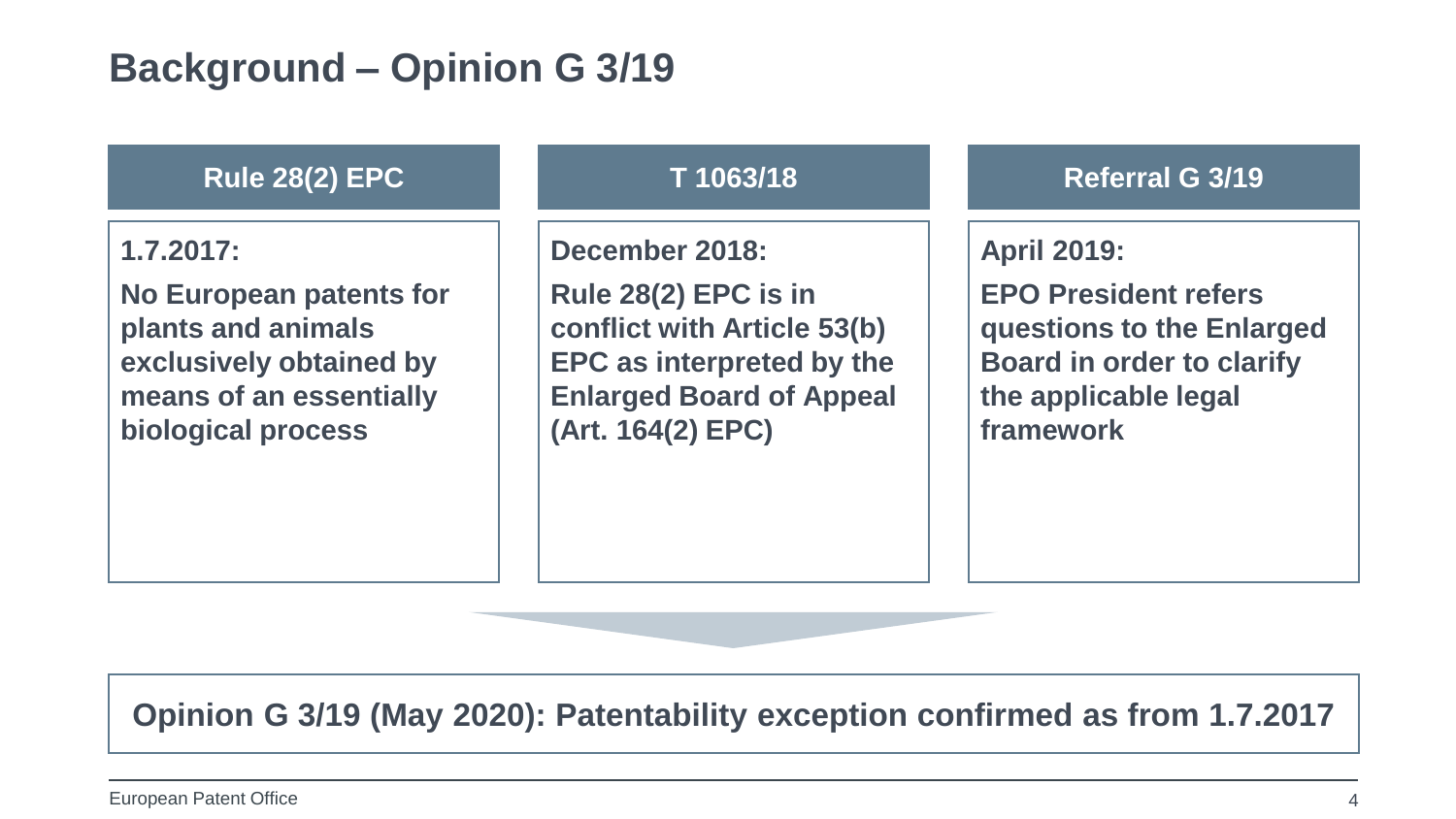### **Non-patentable plant/animal products**

| <b>Essentially</b>                                                                                     | <b>Exclusively</b>                                                                                                                          | <b>Plant/animal</b>                                                                                                                | <b>Varieties</b>                                                                                                    | Article 53(b) EPC                                                                                                                        |
|--------------------------------------------------------------------------------------------------------|---------------------------------------------------------------------------------------------------------------------------------------------|------------------------------------------------------------------------------------------------------------------------------------|---------------------------------------------------------------------------------------------------------------------|------------------------------------------------------------------------------------------------------------------------------------------|
| biological?<br><b>Crossing of</b><br>whole<br>genomes (and<br>selection)<br>G 2/07 - G 1/08<br>applies | obtained?<br><b>Genetic</b><br>change result<br>of crossing<br><b>Technical</b><br>"assistance"<br>steps not<br>relevant<br>G 2/07 - G 1/08 | parts<br><b>Propagation /</b><br>reproductive<br>material<br>covered, too<br>(ability to<br>regenerate full<br>organism)<br>G 3/19 | <b>Clearly</b><br>defined plant/<br>animal<br>"groupings"<br><b>Claim limited</b><br>to varieties<br>G 1/98 applies | <b>Rule 28(2) EPC</b><br>G 3/19<br>$G$ 2/07 – $G$ 1/08<br>G 1/98<br><b>Guidelines for Examination in</b><br>the EPO, G-II, 5.4 and 5.5.1 |
|                                                                                                        |                                                                                                                                             |                                                                                                                                    |                                                                                                                     |                                                                                                                                          |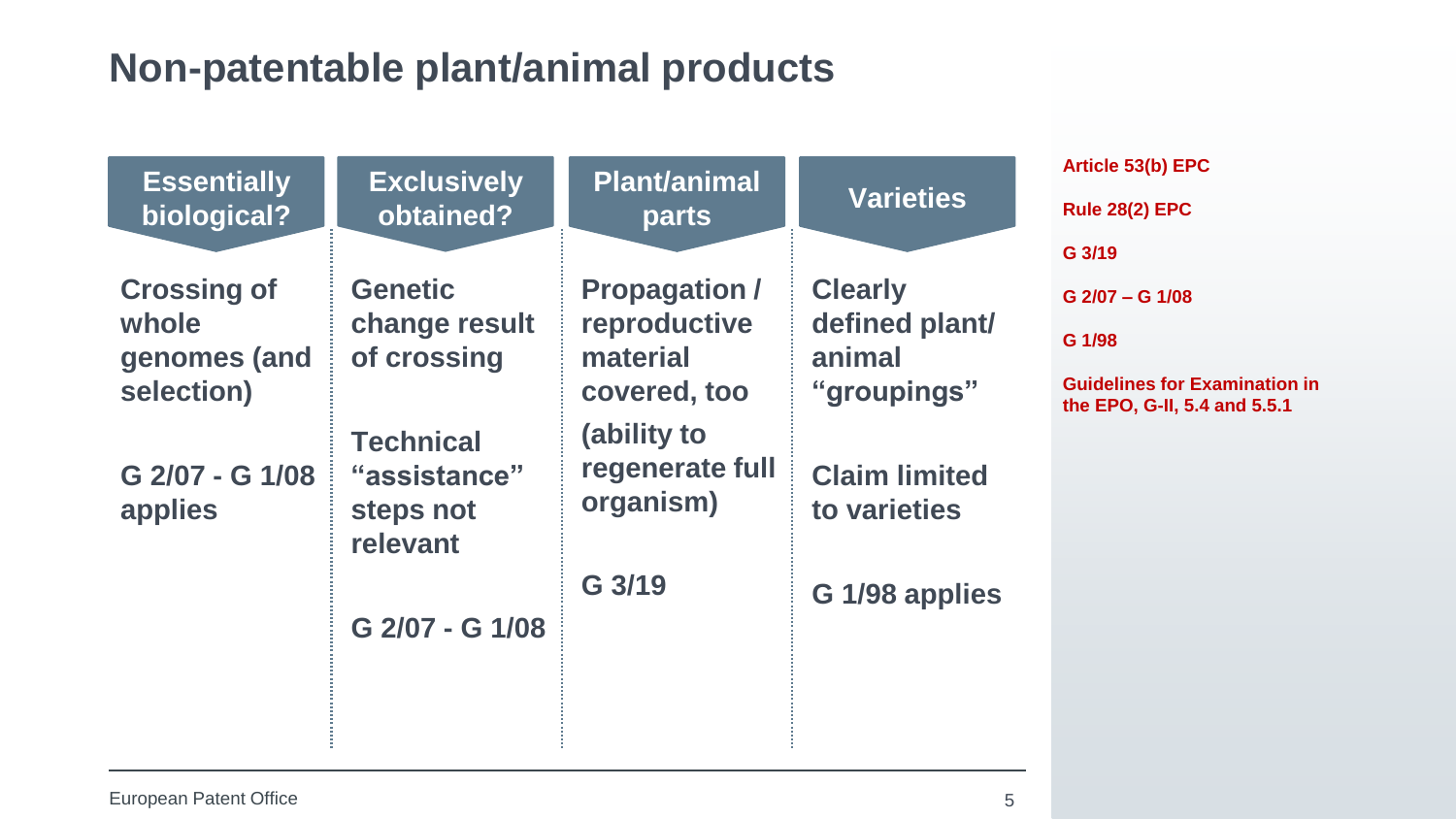### **Patentable plant/animal products**

| <b>Technical</b>              | <b>Offspring</b>                                       | <b>Plant/animal</b>                              | <b>Disclaimer</b>                                          | Article 53(b) EPC                                          |
|-------------------------------|--------------------------------------------------------|--------------------------------------------------|------------------------------------------------------------|------------------------------------------------------------|
| production                    |                                                        | parts                                            |                                                            | <b>Rule 28(2) EPC</b>                                      |
|                               |                                                        |                                                  |                                                            | $G$ 2/07 – G 1/08                                          |
| <b>No crossing</b>            | <b>Mutation /</b>                                      | <b>Products</b>                                  | <b>Whenever</b>                                            | T 1360/08; T 915/10 et al.                                 |
| of whole<br>genomes           | transgene<br>result of<br>technical                    | which are not<br>propagation<br>material (flour, | obtainable by<br>technical or<br>essentially               | <b>Guidelines for Examination in</b><br>the EPO, G-II, 5.4 |
| <b>Genetic</b><br>engineering | <b>process</b>                                         | sugars, fur)                                     | biological<br><b>process</b>                               |                                                            |
| <b>Mutagenesis</b>            | <b>Not</b><br>"exclusively<br>obtained" by<br>crossing |                                                  | "with the<br>proviso that<br>the<br>plant/animal<br>is not |                                                            |
|                               |                                                        |                                                  | obtained by<br>an EBP"                                     |                                                            |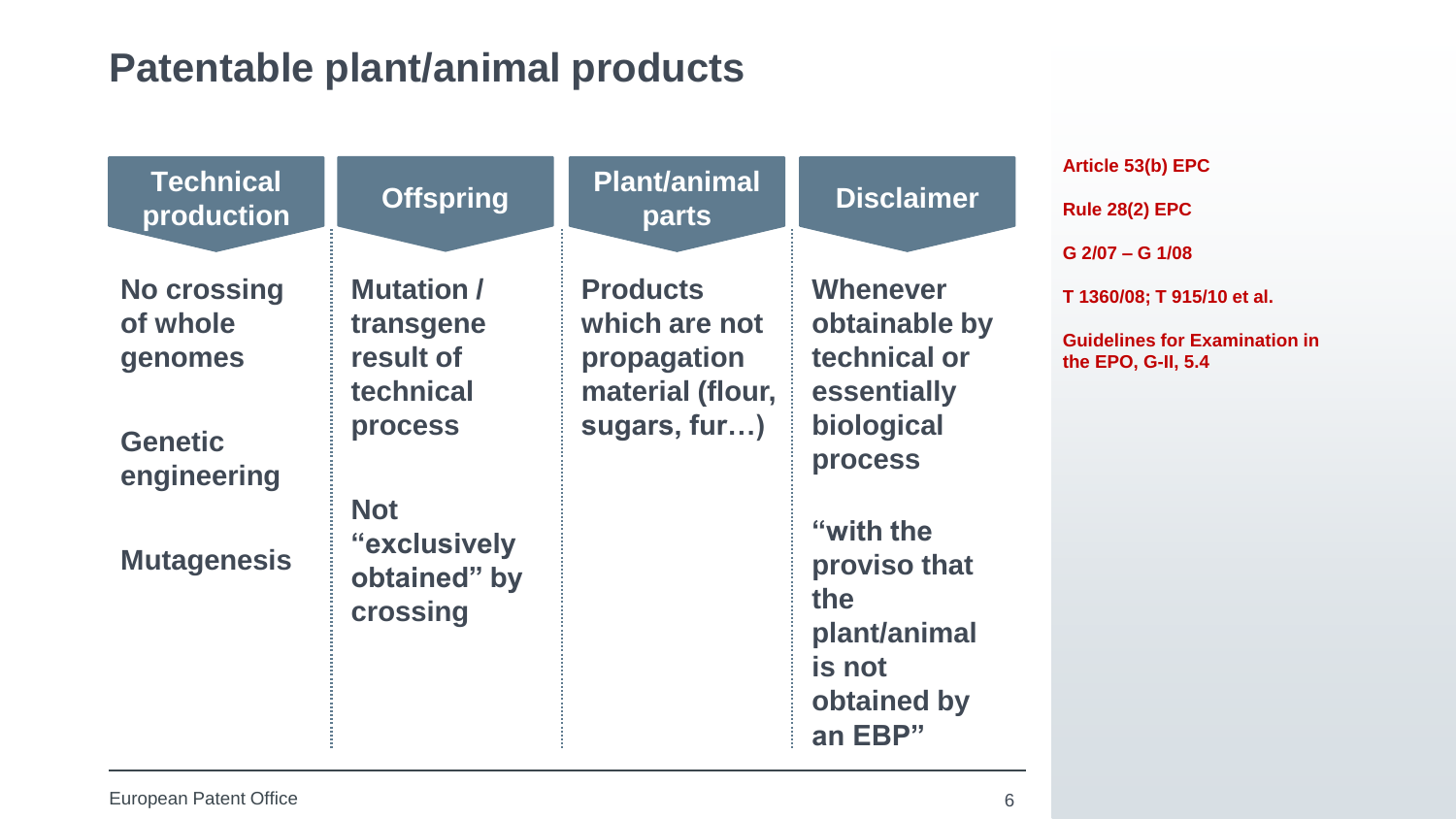### **Implementation of non-retroactivity finding in G 3/19**

| <b>Relevant date</b>                                                                                                                                 | No. of cases                                                            | Non-<br>retroactivity                                                                                                                               | <b>General</b><br>patentability                                                                                                                                                                                                                                              | G 3/19<br><b>Guidelines for Examination in</b><br>the EPO, G-II, 5.4 |
|------------------------------------------------------------------------------------------------------------------------------------------------------|-------------------------------------------------------------------------|-----------------------------------------------------------------------------------------------------------------------------------------------------|------------------------------------------------------------------------------------------------------------------------------------------------------------------------------------------------------------------------------------------------------------------------------|----------------------------------------------------------------------|
| <b>Filing or valid</b><br>priority date<br>before 1 July<br>2017<br><b>European</b><br>patents<br>granted on<br>the basis of<br>such<br>applications | <b>Approx. 300+</b><br>in<br>examination,<br>$\sim$ 10 in<br>opposition | <b>Rule 28(2)</b><br><b>EPC cannot</b><br>be applied<br>No disclaimer<br>to plants/<br>animals<br>exclusively<br>obtained by<br><b>EBP</b> required | <b>Application/</b><br>patent and<br>invention<br>must comply<br>with general<br>patentability<br>requirements,<br>esp.<br>clarity<br>$\overline{\phantom{a}}$<br>sufficiency<br>$\qquad \qquad \blacksquare$<br>novelty<br>÷,<br>inventive step<br>$\overline{\phantom{a}}$ | Articles 83, 84, 54, 56 EPC                                          |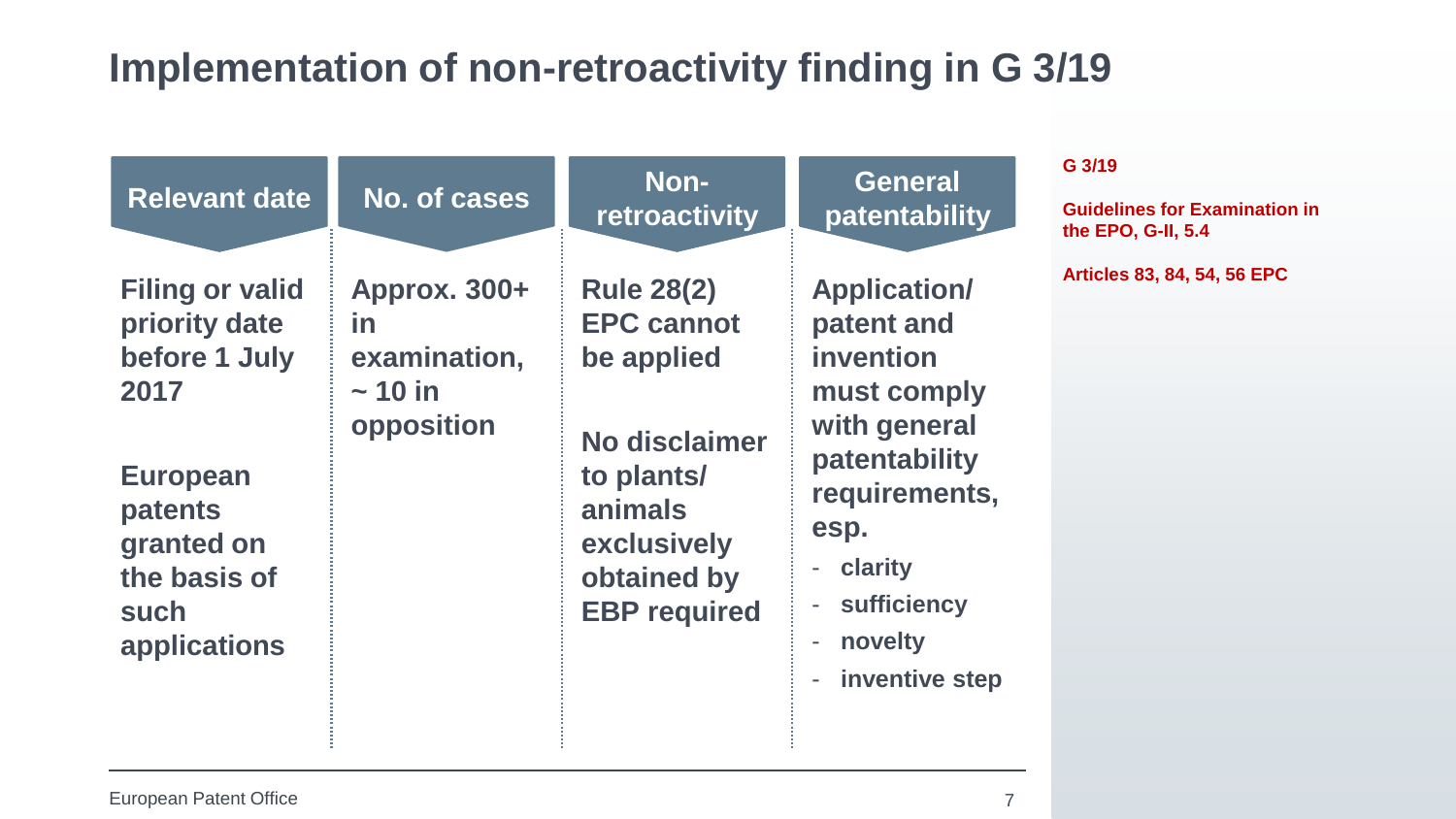### **Revision of Guidelines in view of G 3/19 – summary overview**

- Adaptation to Opinion G 3/19.
- Exclusion under Rule 28(2) does not apply to applications / patents with an effective filing/priority date before 1.7.2017.
- No disclaimer required if feature can unambiguously be only obtained by technical intervention, e.g. a transgene. **[G-II, 5.2 \(ii\)](https://www.epo.org/law-practice/legal-texts/html/guidelines/e/g_vi_8.htm)**
- Plant material which is able to propagate the full plant is excluded from patentability if the plant from which the material originates has been exclusively produced by an essentially biological process.
- Plant cells and tissues non-patentable for applications filed on/after 1.7.2017.



→ **Article 53(b), Rule 28(2) EPC**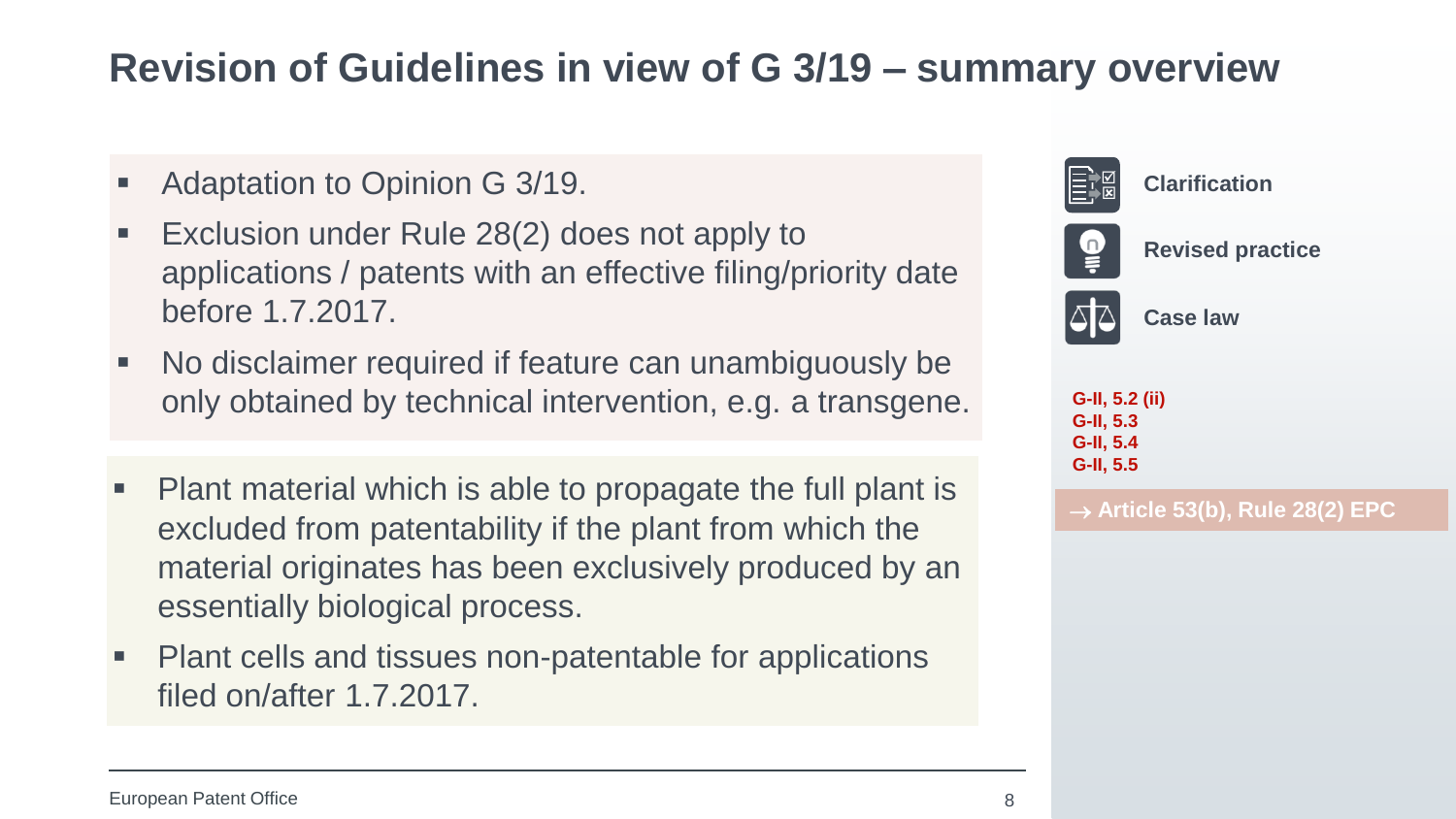

Has Opinion G 3/19 of the EPO's Enlarged Board of Appeal triggered a revision of the practice of examining and opposition divisions in relation to plantand animal-related inventions?

 $\overline{M}$  yes  $\overline{M}$  no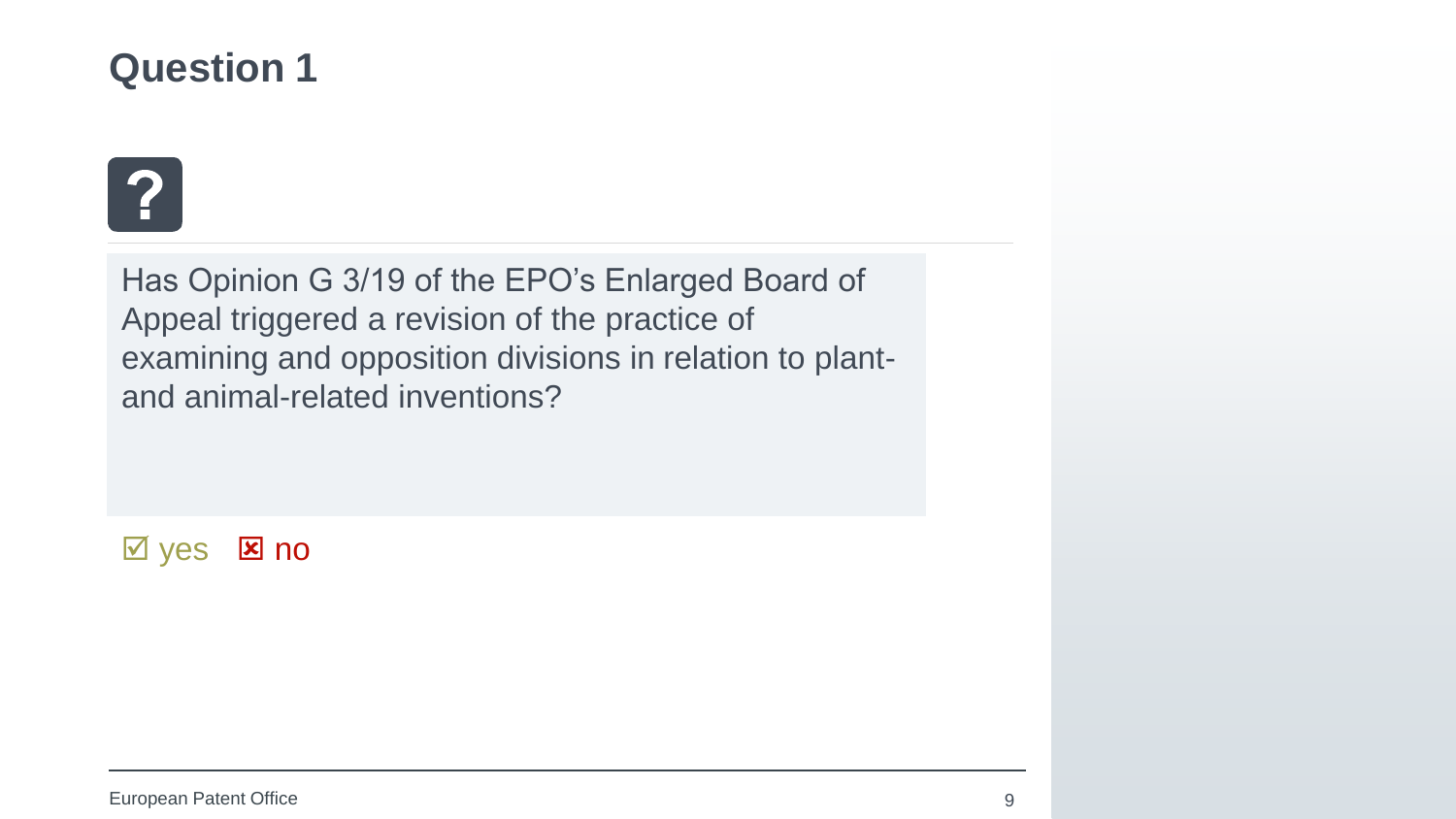

Are plants and animals exclusively obtained by means of an essentially biological process excluded from patentability under the EPC?

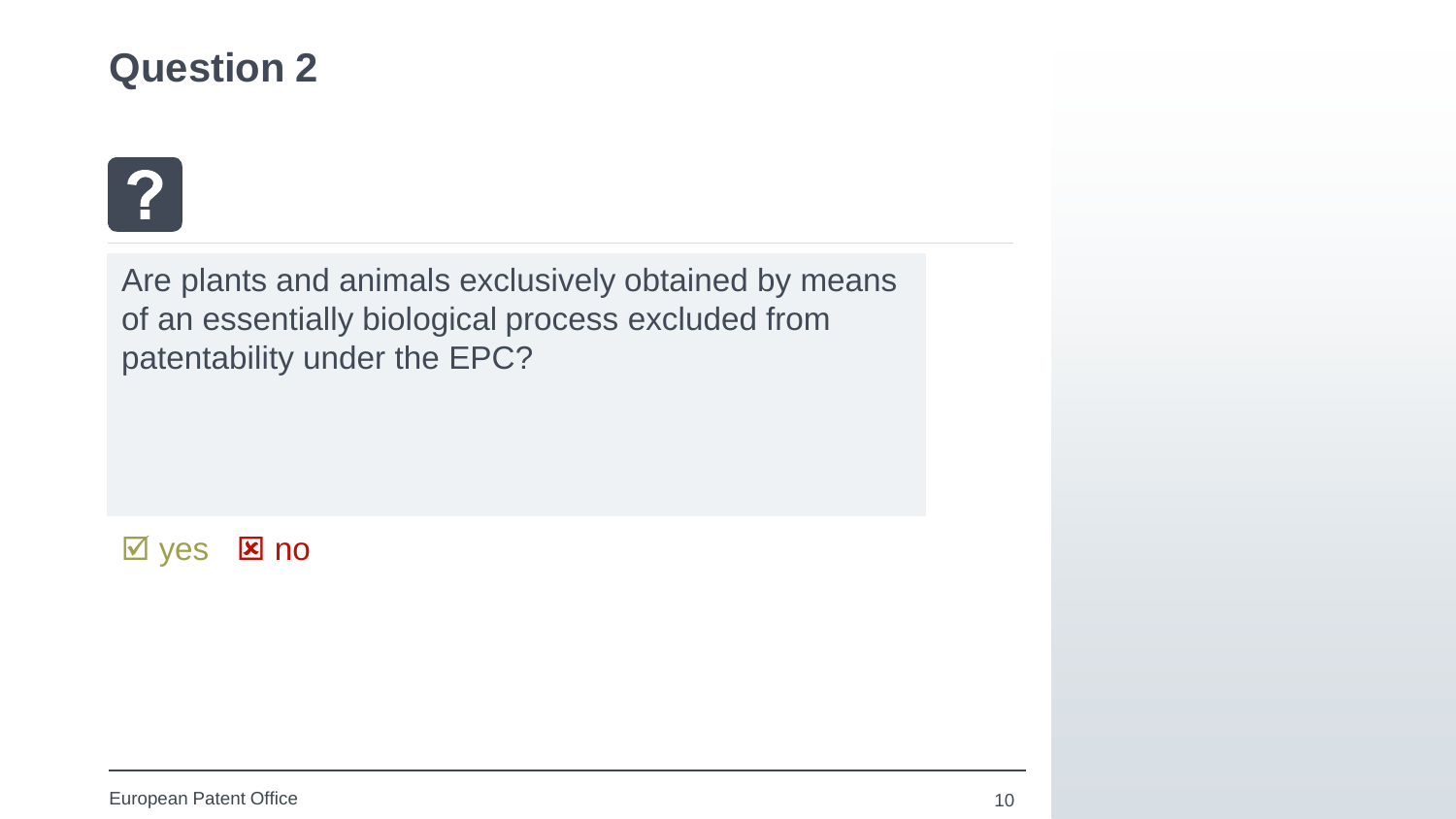### **Overview**

| 01.   | <b>Plant- and animal-related inventions</b>      |          |
|-------|--------------------------------------------------|----------|
| - 02. | Inventions concerning human-embryonic stem cells | $\Omega$ |
|       | 03. Antibodies                                   |          |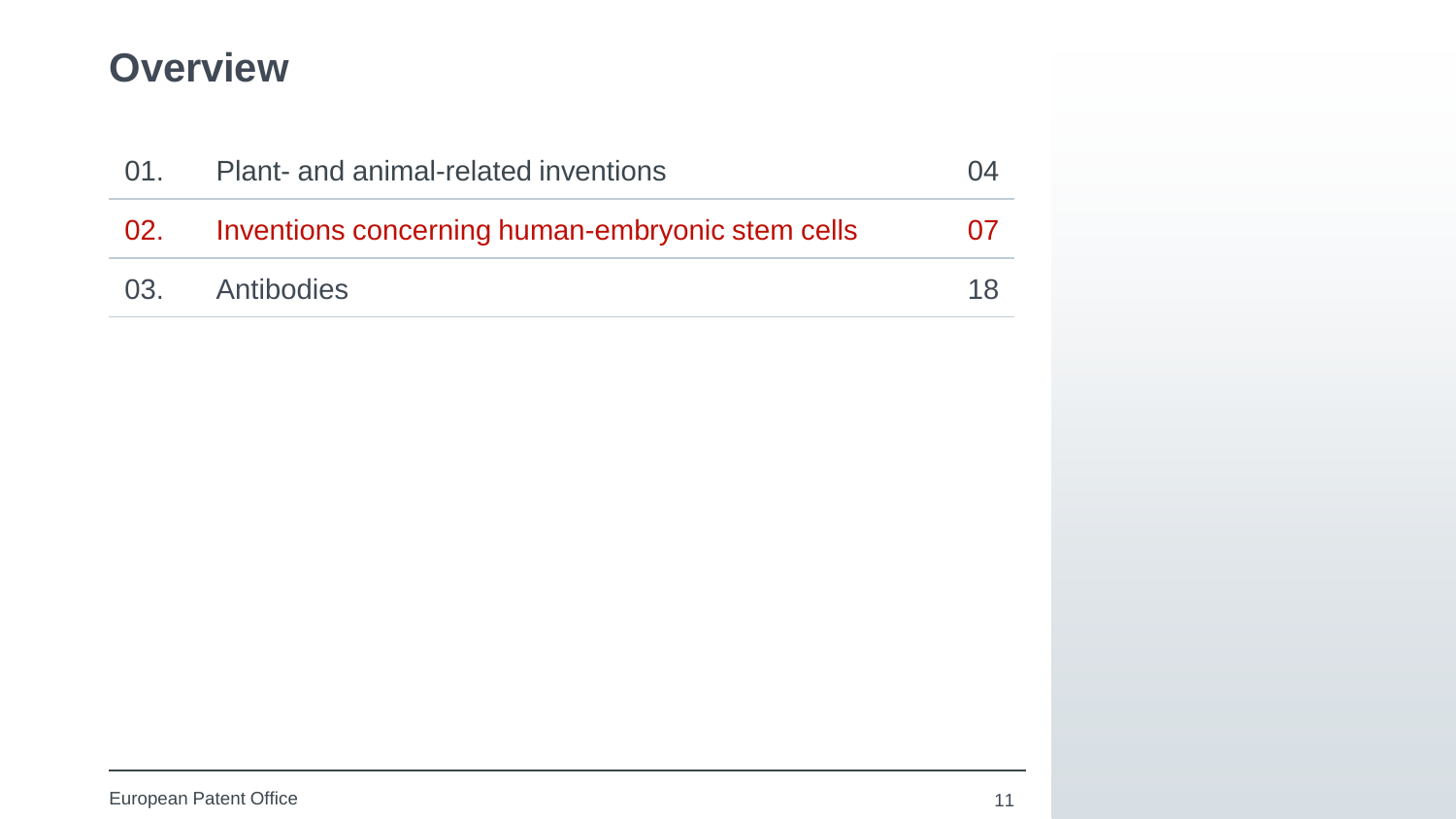### **Background – Stem cell patentability**

#### **EPC**

**Art. 53(a) together with Rule 28(1)(c) EPC**

No European patents for inventions which concern "uses of human embryos for industrial or commercial purposes"

#### **EPO case law**

#### **G 2/06 (2008)**

Patentability exception also covers hESC taken from embryo (involving destruction)

#### **T 2221/10 et al.**

Also covered: hESC from stem cell lines obtained in the abovesaid manner

#### **CJEU decisions**

**Taken into account as persuasive by EPO**

**C-34/10 (2010)**

**C-364/13 (2014)**

Parthenote not an "embryo"

### **EPO practice as reflected in the Guidelines**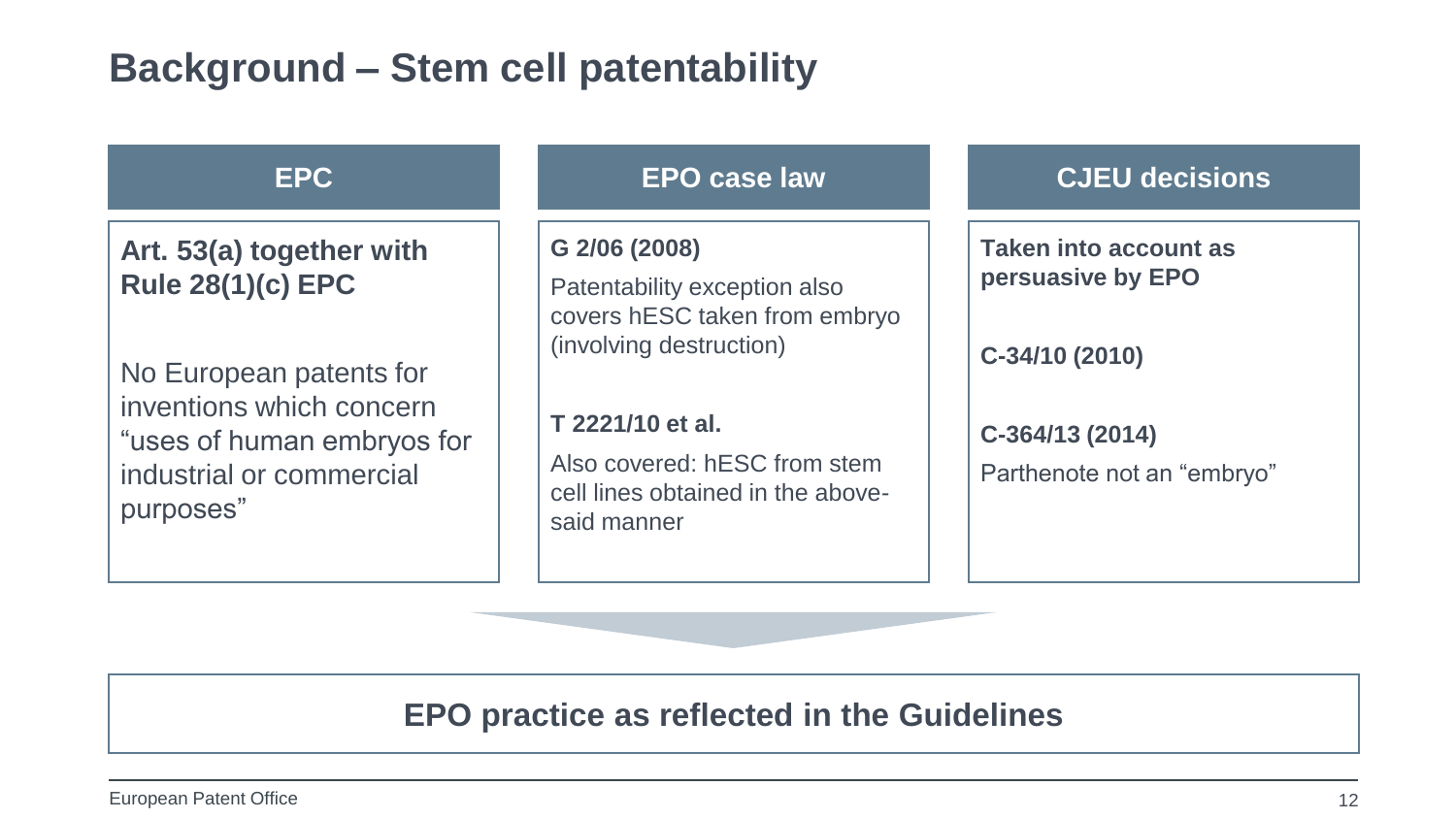### **Patentability of hES cells – examination practice**

- hES cells from cell lines obtained without human embryo destruction (available as from January 2008) or obtained by parthenogenesis (as of June 2003)
- Culture media, supports and apparatuses "suitable for" use with hES cells
- **EXEC** Inventions for the apeutic or diagnostic purposes which are applied to the human embryo and are useful to it

#### **Patentable Non-patentable**

### **Inventions which make use of hESC obtained by**

- by de novo use of human embryos or
- of publicly available hES cell lines, which were initially derived by a process resulting in the destruction of the human embryos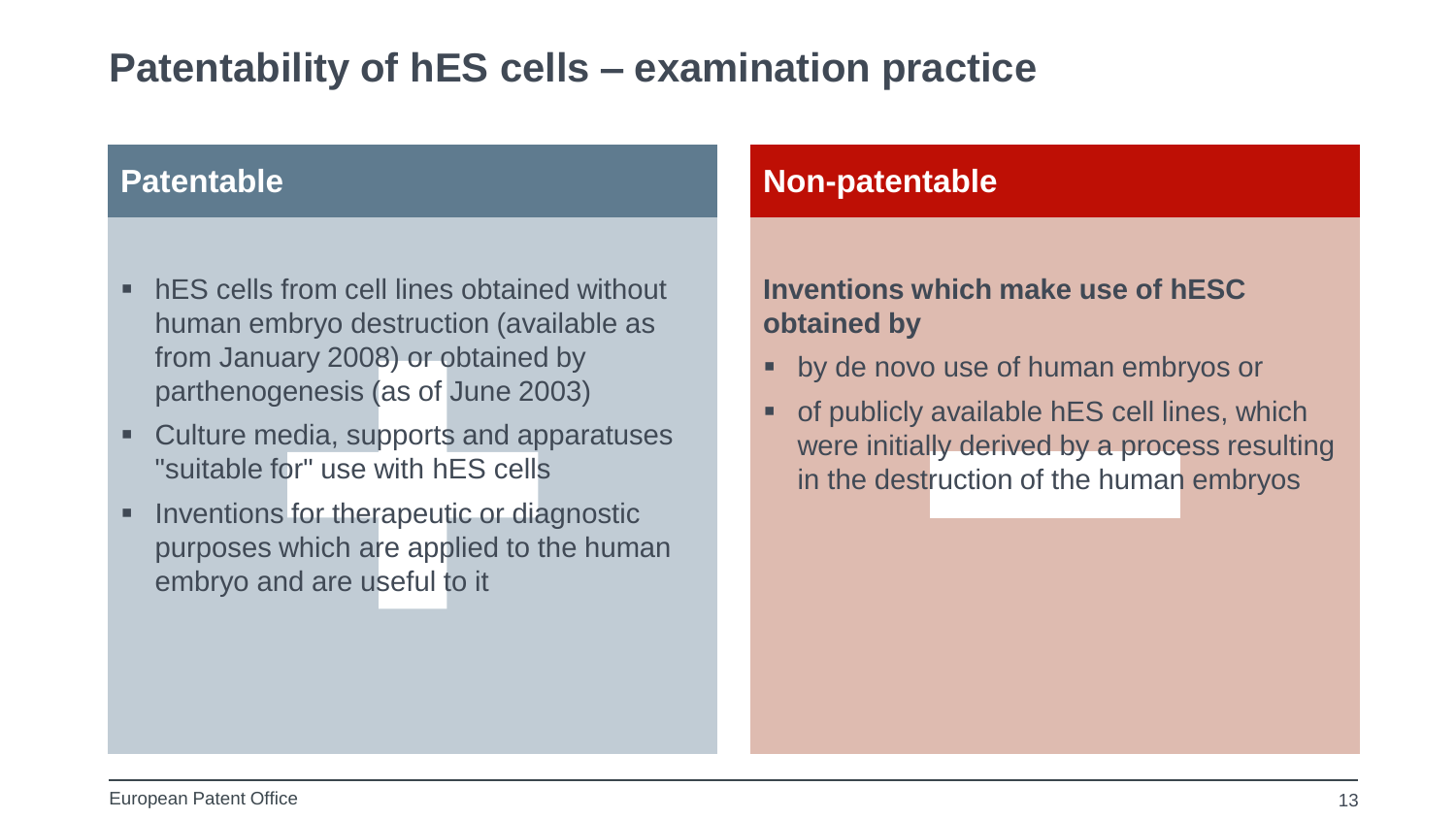### **Revision of the Guidelines re hESC - summary overview**

- Insertion of relevant cut-off date for technical teaching concerning parthenotes.
- **Patentability exception does not apply for applications** with an effective filing date on/after 5.6.2003 and if the invention can be put in practice using human embryonic stem cells derived from parthenogenetically activated human oocytes.
- Foetal and post-natal human cells are in principle not excluded from patentability.
- Culture media, supports and apparatuses "suitable for" use with human embryonic cells, or even "specifically designed" for this purpose, are not per se excluded from patentability.

| ।⊟≑⊠∣           | ,,,,,,,,,,,,,,,,                      |
|-----------------|---------------------------------------|
|                 | A Case law                            |
|                 |                                       |
|                 |                                       |
| G-II, 5.3 (iii) |                                       |
|                 | $\rightarrow$ Art. 53(a), Rule 28(1)( |

**Clarification**

→ **Art. 53(a), Rule 28(1)(c) EPC**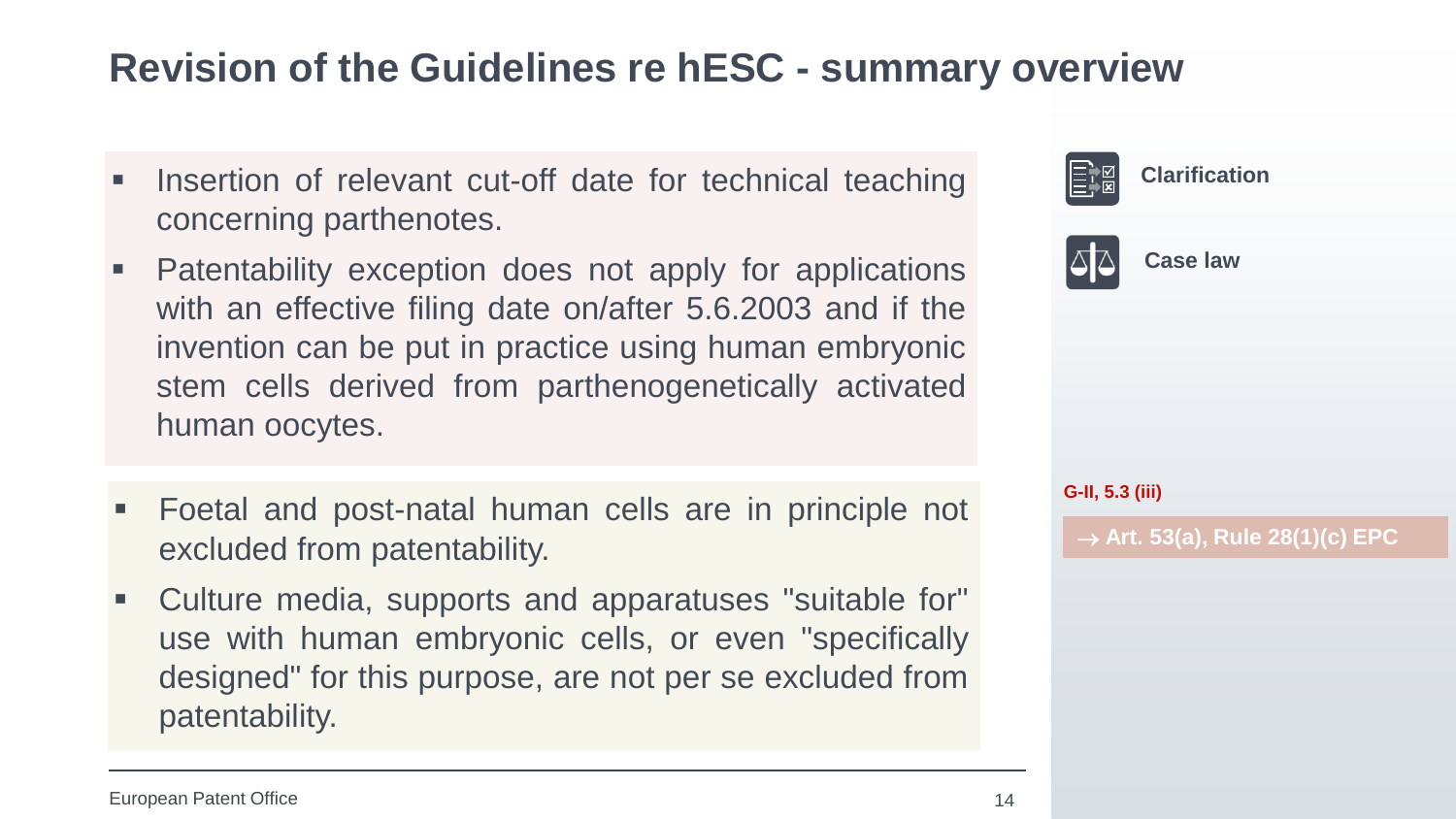

Are judgments of the Court of Justice of the European Union regarding the patentability of hES cell-related inventions under EU Directive 98/44/EC taken into account in the EPO's examination practice?

 $\boxtimes$  yes  $\boxtimes$  no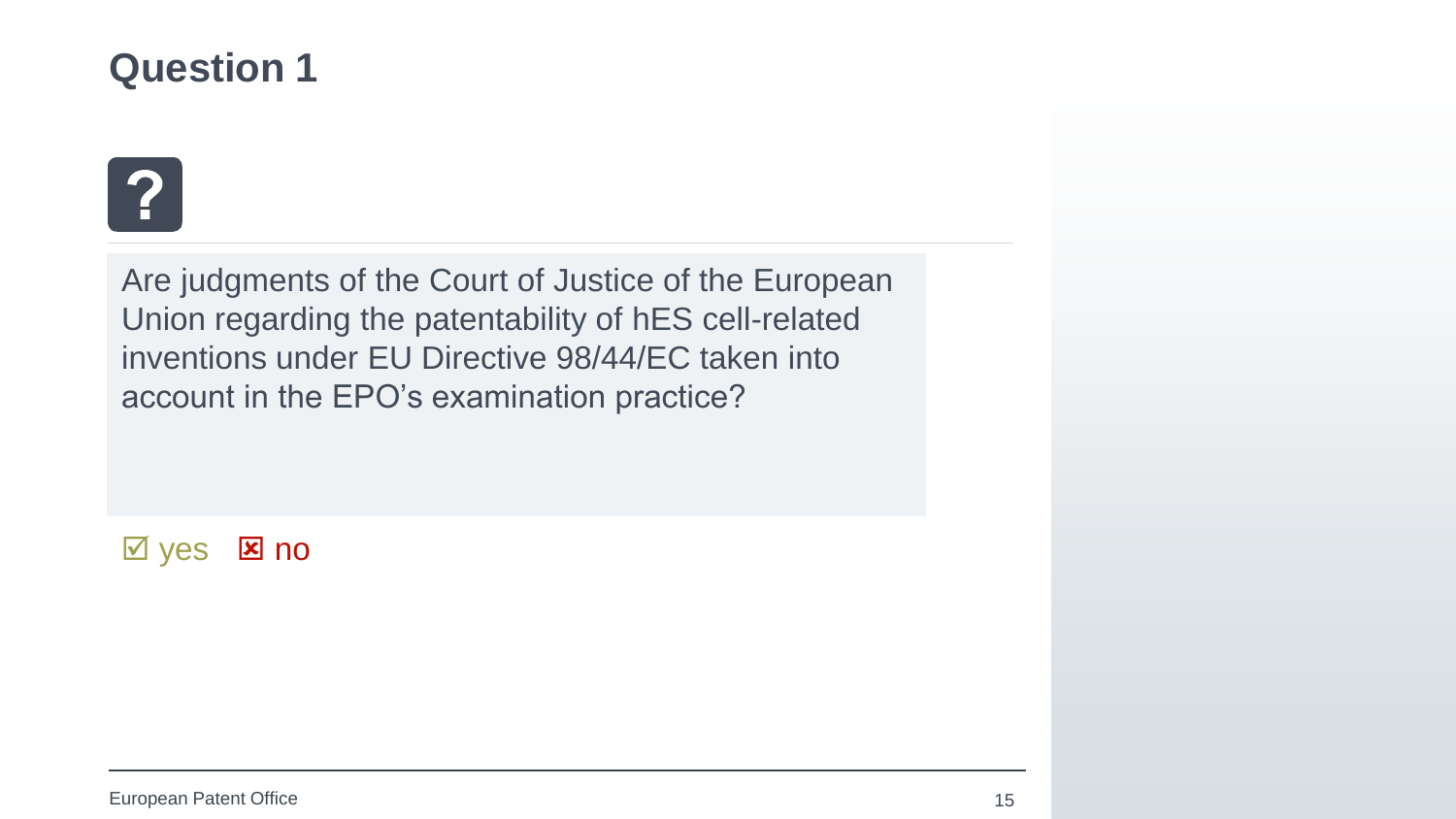

Does the patentability exception for uses of human embryos for industrial or commercial purposes under Article 53(a) and Rule 28(1)(c) EPC affect an application pertaining to hES cells filed in 2021?

 $\boxtimes$  yes  $\boxtimes$  no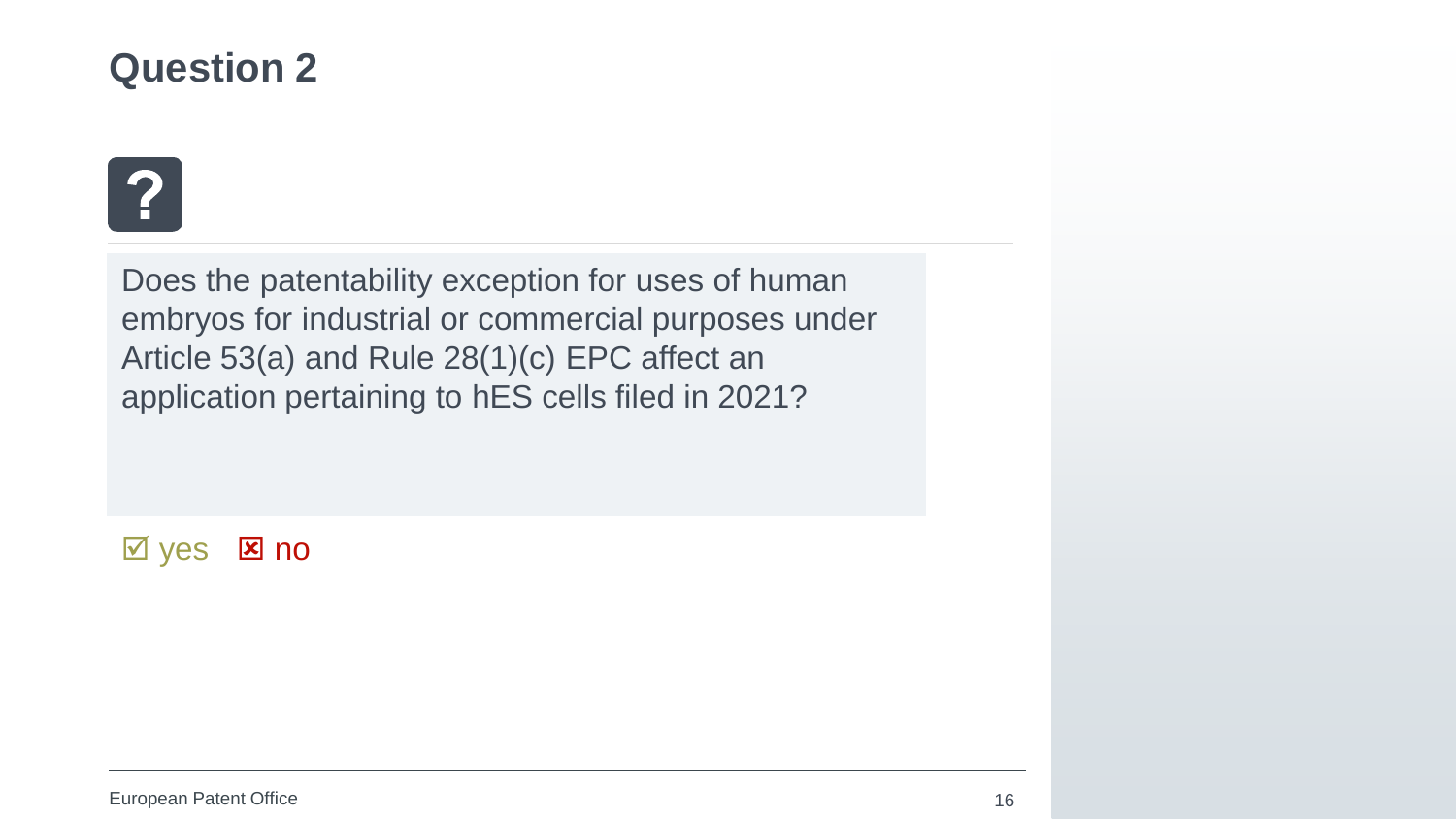### **Overview**

| 01. | <b>Plant- and animal-related inventions</b>      |      |
|-----|--------------------------------------------------|------|
| 02. | Inventions concerning human-embryonic stem cells | (17) |
|     | 03. Antibodies                                   | 18   |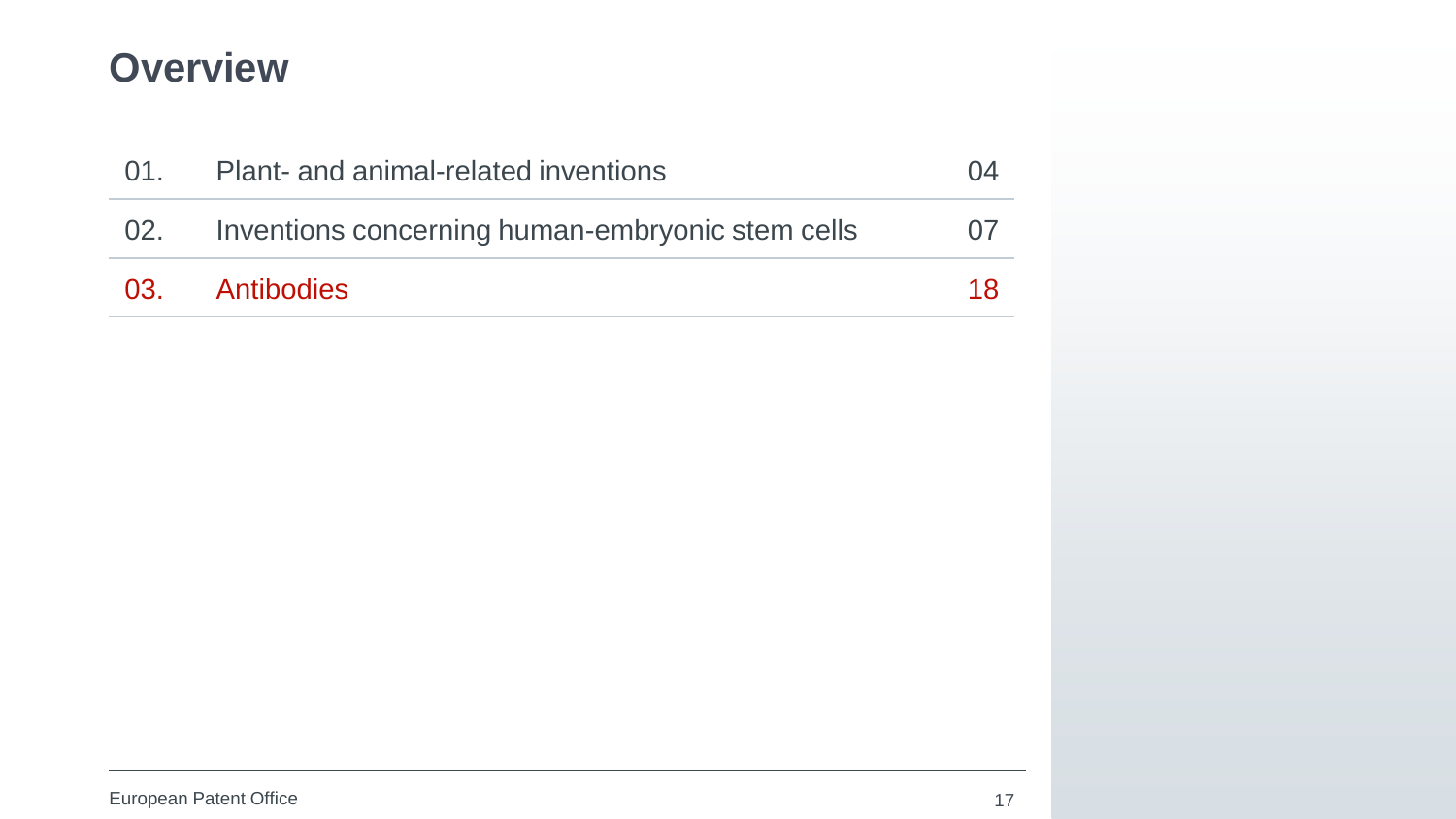### **Presenter**



- **Examiner, senior expert**
- **Over 20 years experience in search, examination and opposition** Immunology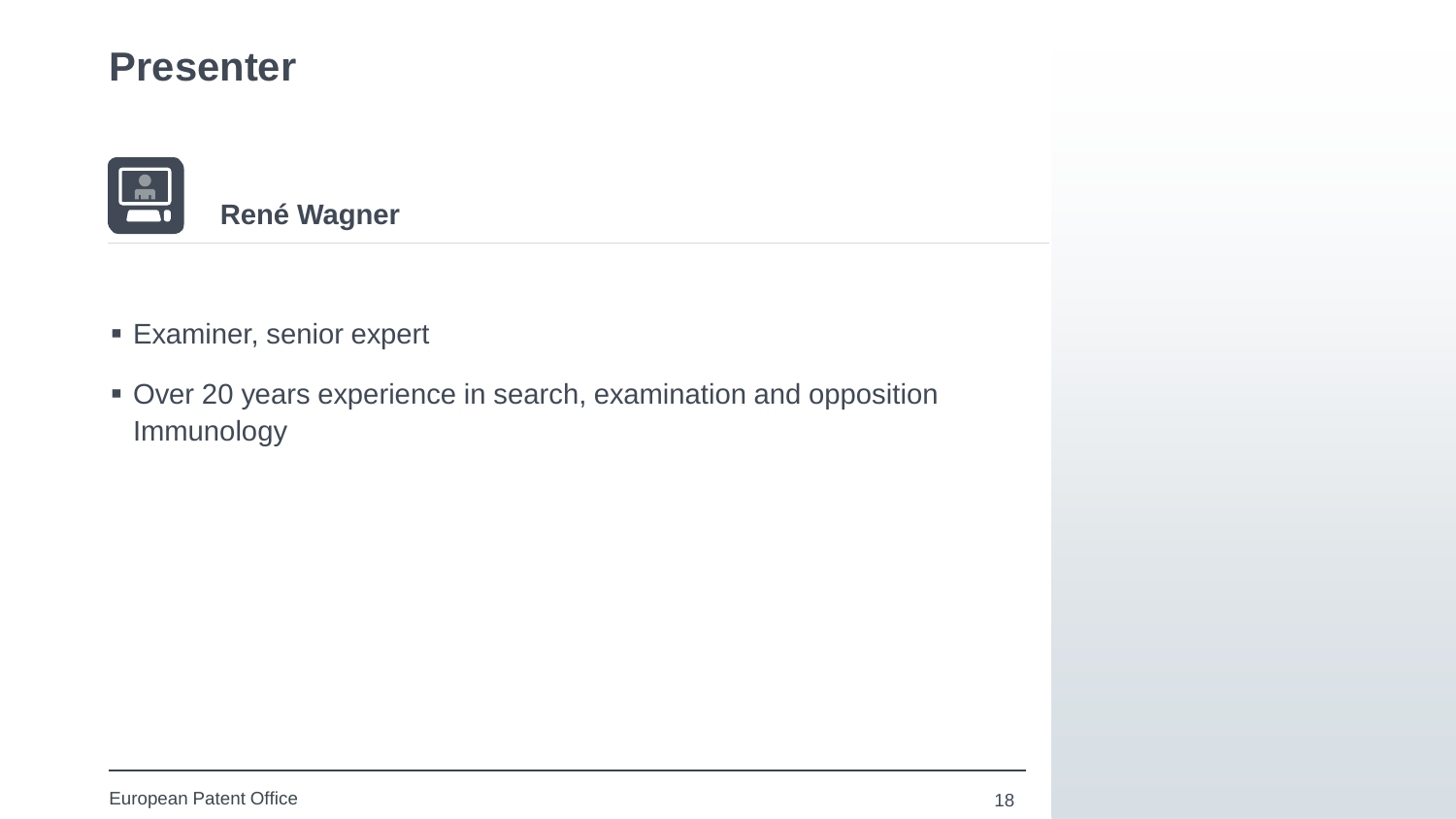### **Antibodies: G-II.5.6**

- **EXEC** Clarification on the definition of antibodies by either structure, target antigen, functional features, production process, epitope binding, hybridoma and combinations thereof.
- No change of current practice however first publication in the Guidelines.
- General remarks: What are antibodies?



**[G-II, 5.6](https://www.epo.org/law-practice/legal-texts/html/guidelines/e/g_vi_8.htm)**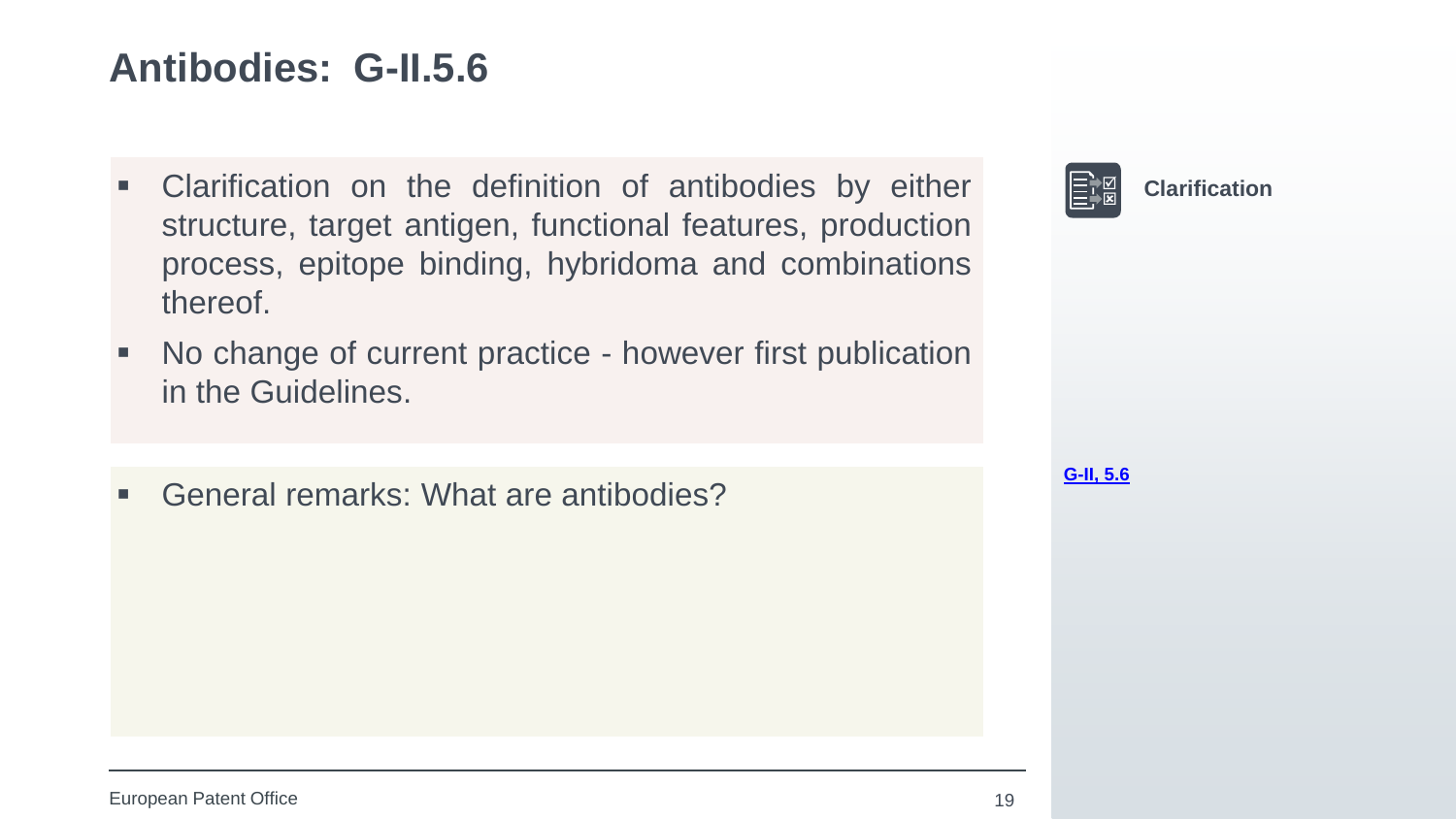### **Antibodies: 5.6.1.1 Definition by structure of the antibody**

- Generally 6 CDRs are minimum requirement for defining binding specificity by sequence only
- $\frac{1}{4}$  Figures and Figures [essential features](https://www.epo.org/law-practice/legal-texts/html/guidelines/e/f_iv_4_5.htm) essential features essential features essential f **If less than 6 CDRs - essential features missing**
- Can be overcome by experimental data for the specific antibody of the invention
- Definition of CDRs by Kabat, Chothia, IMGT... if missing and not foreseen - objection under Article 83/84 EPC
- **EXT** An antibody having the CDRs of the variable domains defined by SEQ ID NOs: 3 and 5.
- KABAT APHSIHALSA
- Chothia **HALSAPRD**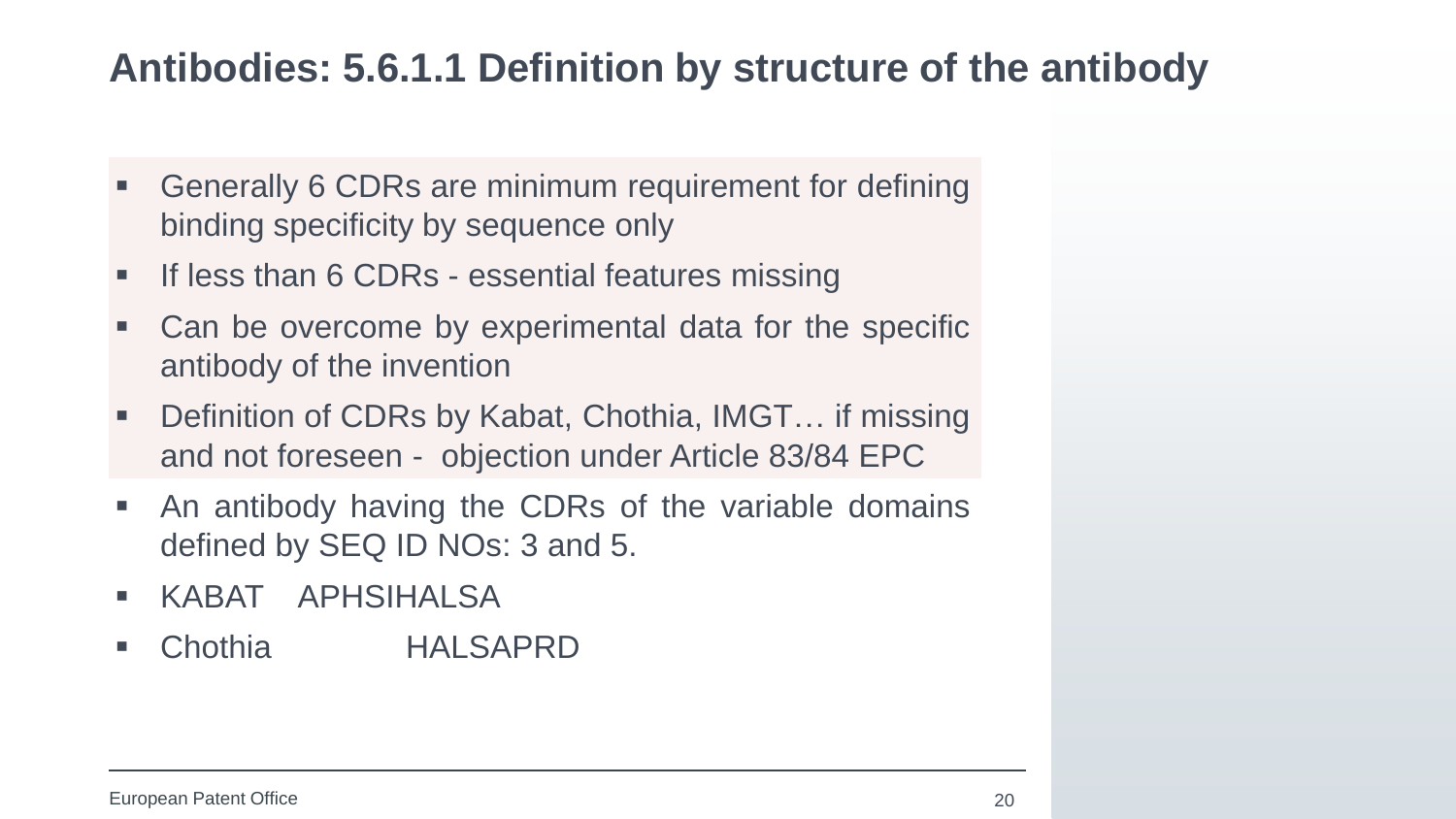## **Antibodies: 5.6.1.2 Definition by reference to the target antigen**

- The antigen must be clearly defined
- Antigen must be defined by full sequence ! Novelty objection

Examples:

- Antibody binding to  $X$
- Anti-X antibody
- Antibody reacting with  $X$
- Antibody specific for antigen X
- Antibody binding to antigen  $X$  consisting of the sequence defined by SEQ ID NO: Y
- Antibody binding to  $X$  and not binding to  $Y$

**[GL-G-II.5.6.1.2](https://www.epo.org/law-practice/legal-texts/html/guidelines/e/g_ii_5_6_1_2.htm)**

European Patent Office 21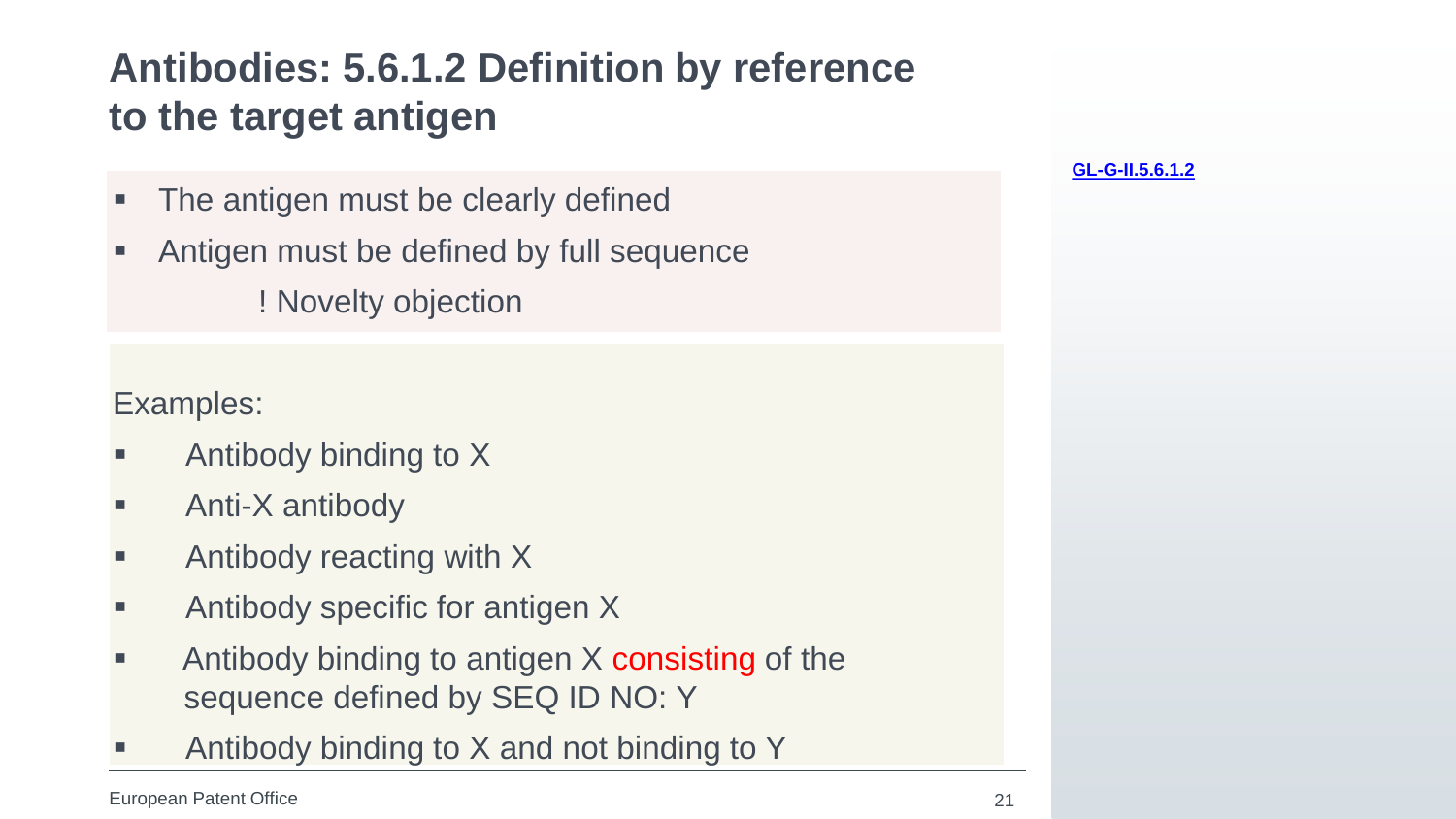### **Antibodies: 5.6.1.3 Definition by target antigen and further functional features**

Antibody binding to antigen X and… for example

- Having an affinity of KD 1 to 10 nM
- Having an IC 50 of 5 nM
- Induction of apoptosis
- Inhibition of activation of receptor

Further functional features must be clear!

- Affinity by  $SPR -$  different methods give different results
- **IC50 must have concentration of ligand**

**[GL-G-II.5.6.1.3](https://www.epo.org/law-practice/legal-texts/html/guidelines/e/g_ii_5_6_1_3.htm)**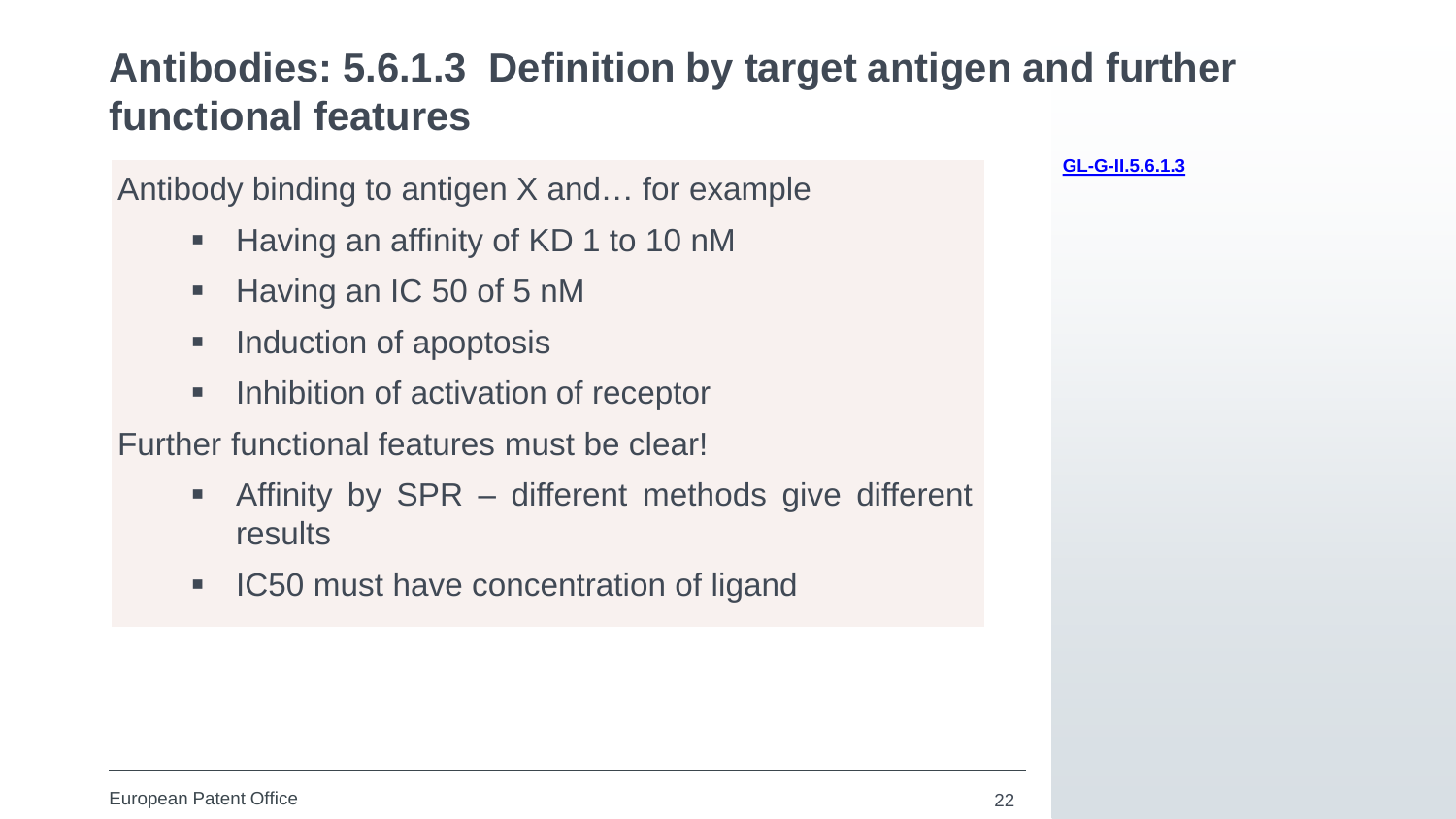## **Antibodies: 5.6.1.3 Definition by target antigen and further functional features**

- $\mathbb{R}^n$  is a subset of  $\mathbb{R}^n$ ■ When defined by functional features:
	- Prior art antibodies obtained by the same methods are assumed to have identical properties – Novelty!
- Unusual parameters
	- Antibody competing with new antibody A as defined by full sequences is an unusual parameter
	- Unusual parameter: Consequence No Search
- Enabling disclosure over the entire scope (Article 83 EPC)
- Clearly defined the boundaries of the claim (Article 84) EPC), by having the essential details of the assay in the claim.

| GL-F-IV.4.11.1 |  |
|----------------|--|
|----------------|--|

**[GL-B-VIII.3, example \(iii](https://www.epo.org/law-practice/legal-texts/html/guidelines/e/b_viii_3.htm))**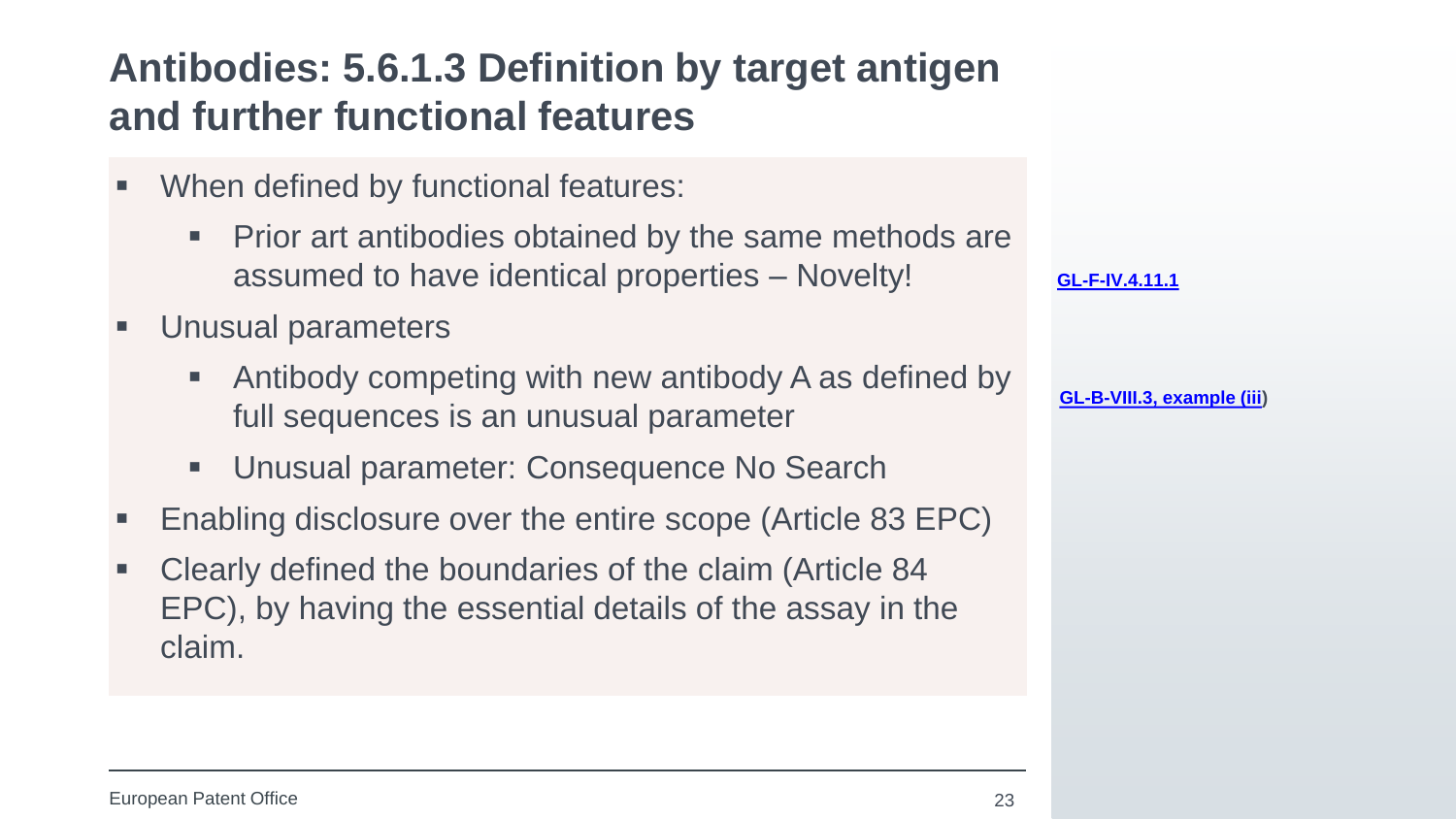### **Antibodies: 5.6.1.4 Definition by functional and structural features**

Combination of functional features and partial sequences of variable domains are possible

## **Antibodies: 5.6.1.5 Definition by production process**

- Immunisation protocol of a well-defined antigen
- Sequence of the antigen must be 100% defined

**[GL-G-II.5.6.1.4](https://www.epo.org/law-practice/legal-texts/html/guidelines/e/g_ii_5_6_1_4.htm)**

**[GL-G-II.5.6.1.5](https://www.epo.org/law-practice/legal-texts/html/guidelines/e/g_ii_5_6_1_5.htm)**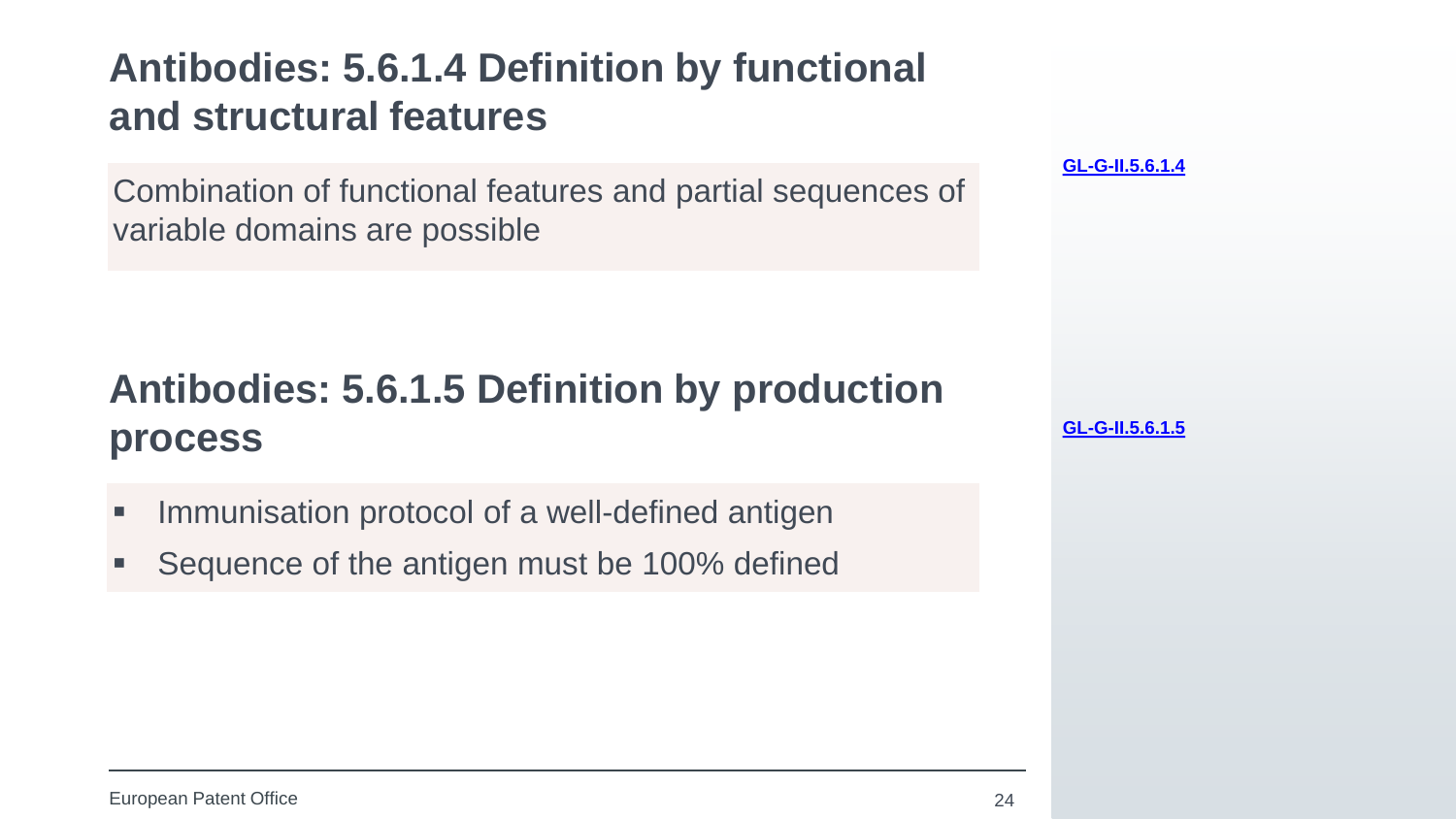### **Antibodies: 5.6.1.6 Definition by the epitope**

- **Epitope = set of specific amino acids of the antigen with**  $\frac{1}{16}$ which the antibody interacts
	- functional definition: same issues as under G-II.5.6.1.3.
	- Linear epitopes vs non-linear epitopes
	- Non-linear epitopes often have a Clarity issue: different methods for determining an epitope give overlapping but different results!
- Clearly defined the boundaries of the claim (Article 84 EPC)
- Enabling disclosure over the entire scope (Article 83 EPC)

### **Antibodies: 5.6.1.7 Definition by the hybridoma**

- $\blacksquare$  Hybridoma = cell producing antibody
	- Rule 31 EPC: deposit of biological material

**[GL-F-IV.4.11.1](https://www.epo.org/law-practice/legal-texts/html/guidelines/e/f_iv_4_11_1.htm)**

**[GL-F-III.6.3](https://www.epo.org/law-practice/legal-texts/html/guidelines/e/f_iv_4_11_1.htm)**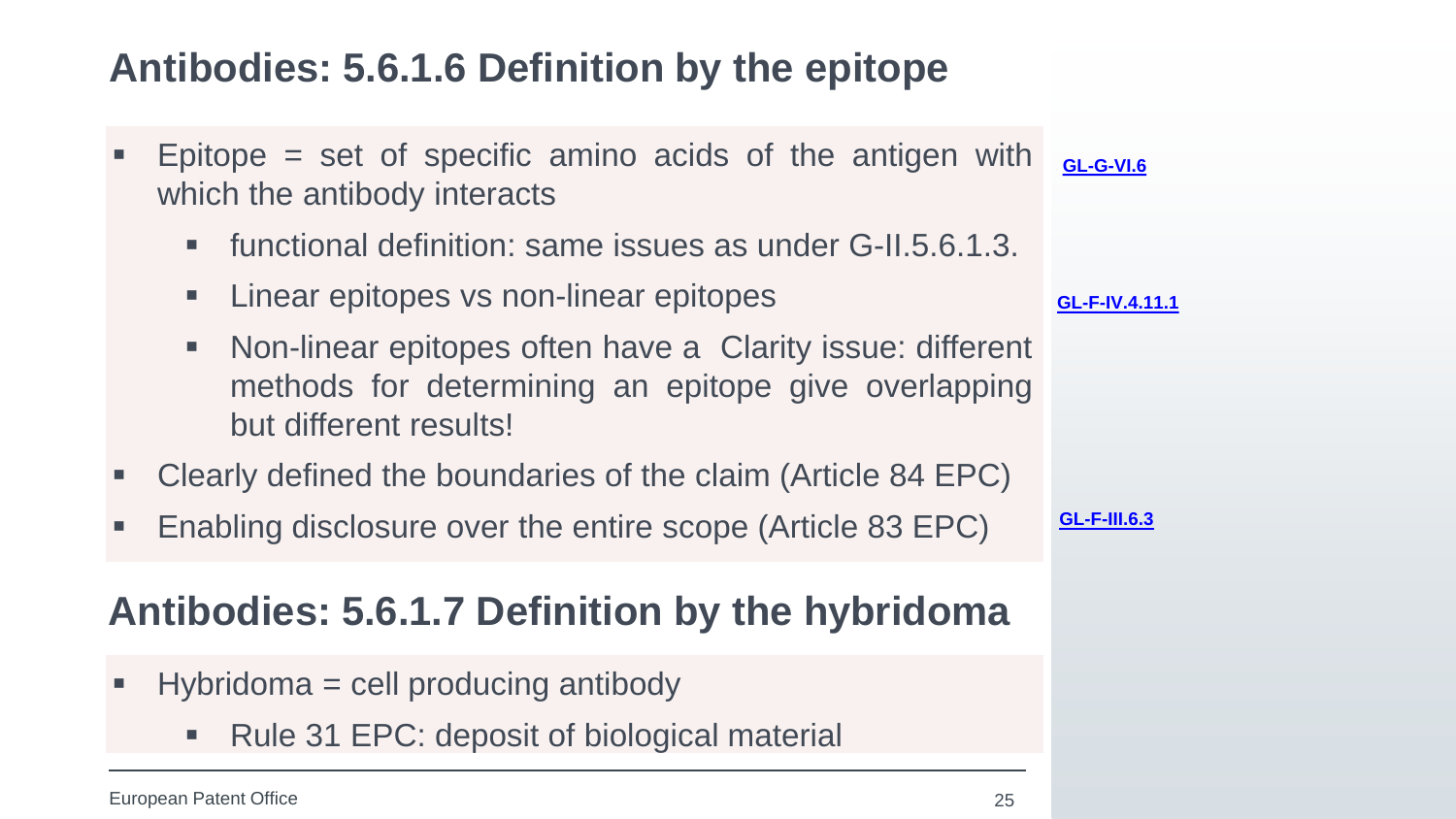### **Antibodies: 5.6.2 Inventive step of antibodies**

- A new antibody against a known target is only inventive if the antibody has a surprising technical effect.
- It is not sufficient to have a further antibody because they can easily be obtained by routine methods.
- The fact that the sequence of the antibody is new and unpredictable is not sufficient.
	- NO structural non-obviousness.
- Surprising effects e.g. improved activities, reduced toxicity, reduced immunogenicity, cross-reactivity, improved stability, improved manufacturing, new format…
- Higher affinity: requires full sequence of the variable domains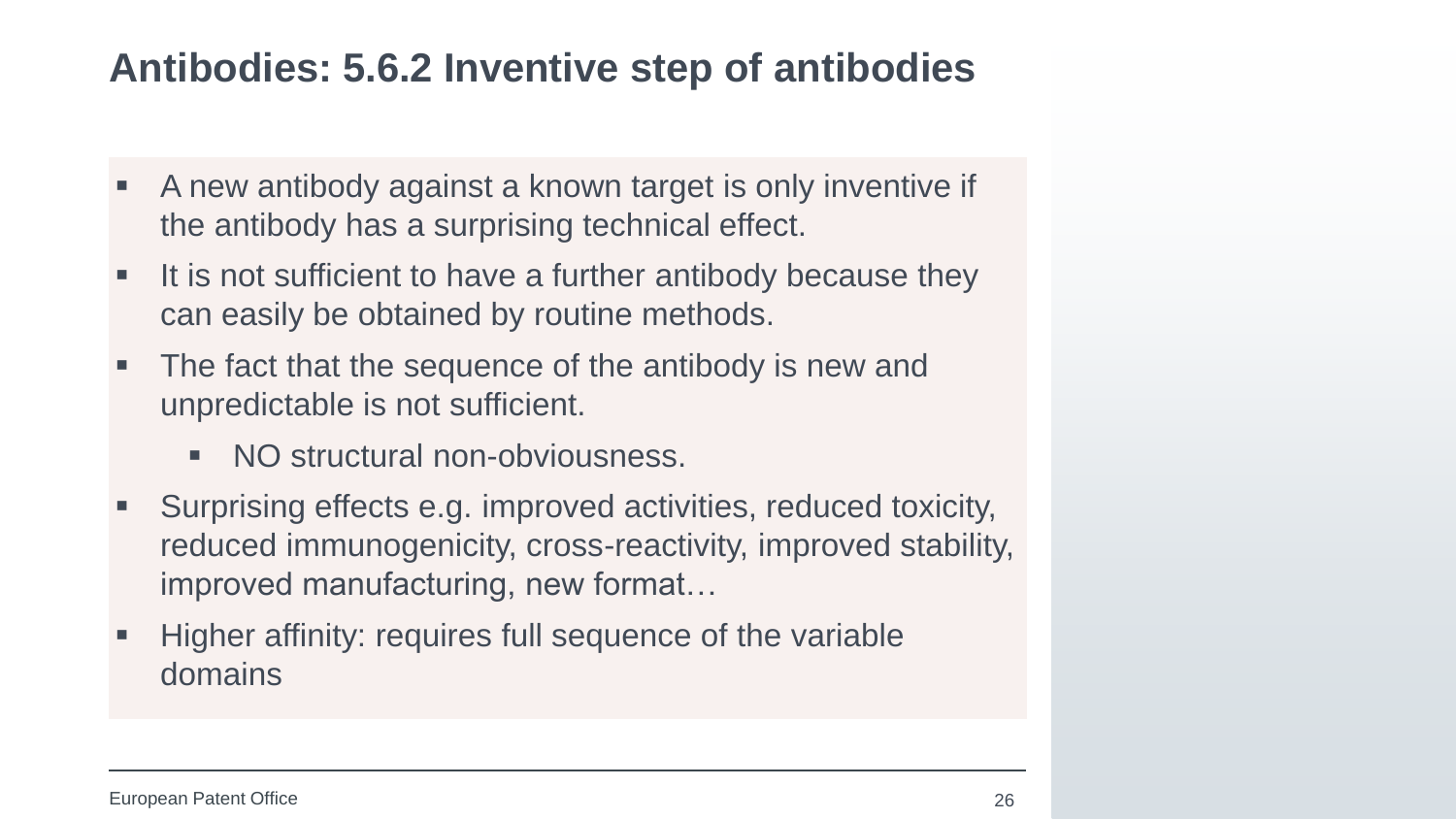

Does the following claim comply with Article 84 EPC?

A human antibody that binds to a peptide of amino acids sequence Asp-Tyr-His-Ala-Val within **antigen X**

 $\overline{M}$  yes  $\overline{M}$  no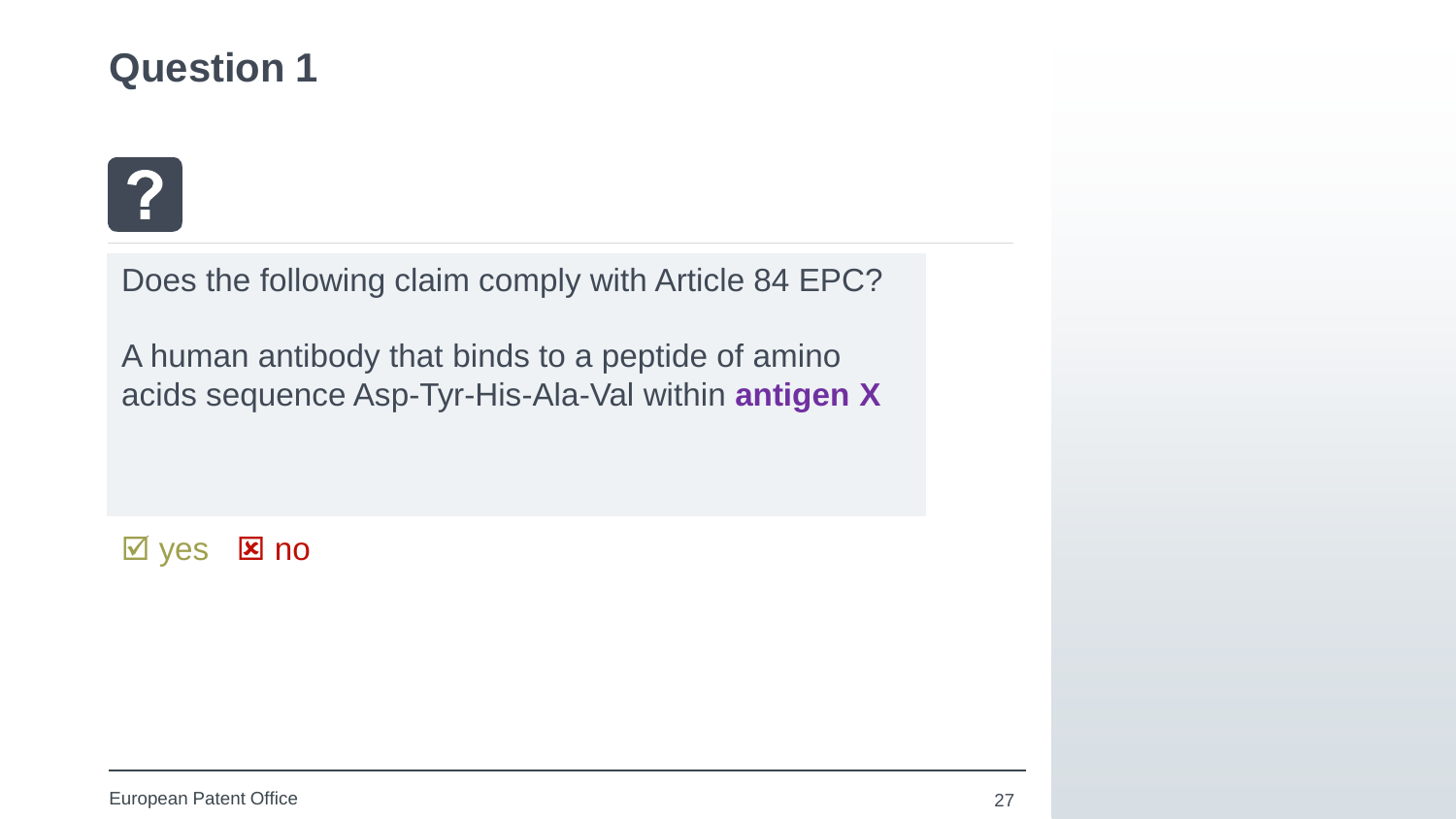

Does the following claim comply with Article 84 EPC?

A monoclonal antibody wherein the antibody comprises at least **one variable domain** having at least **one CDR**  having SEQ ID NO: 3.

 $\boxtimes$  yes  $\boxtimes$  no